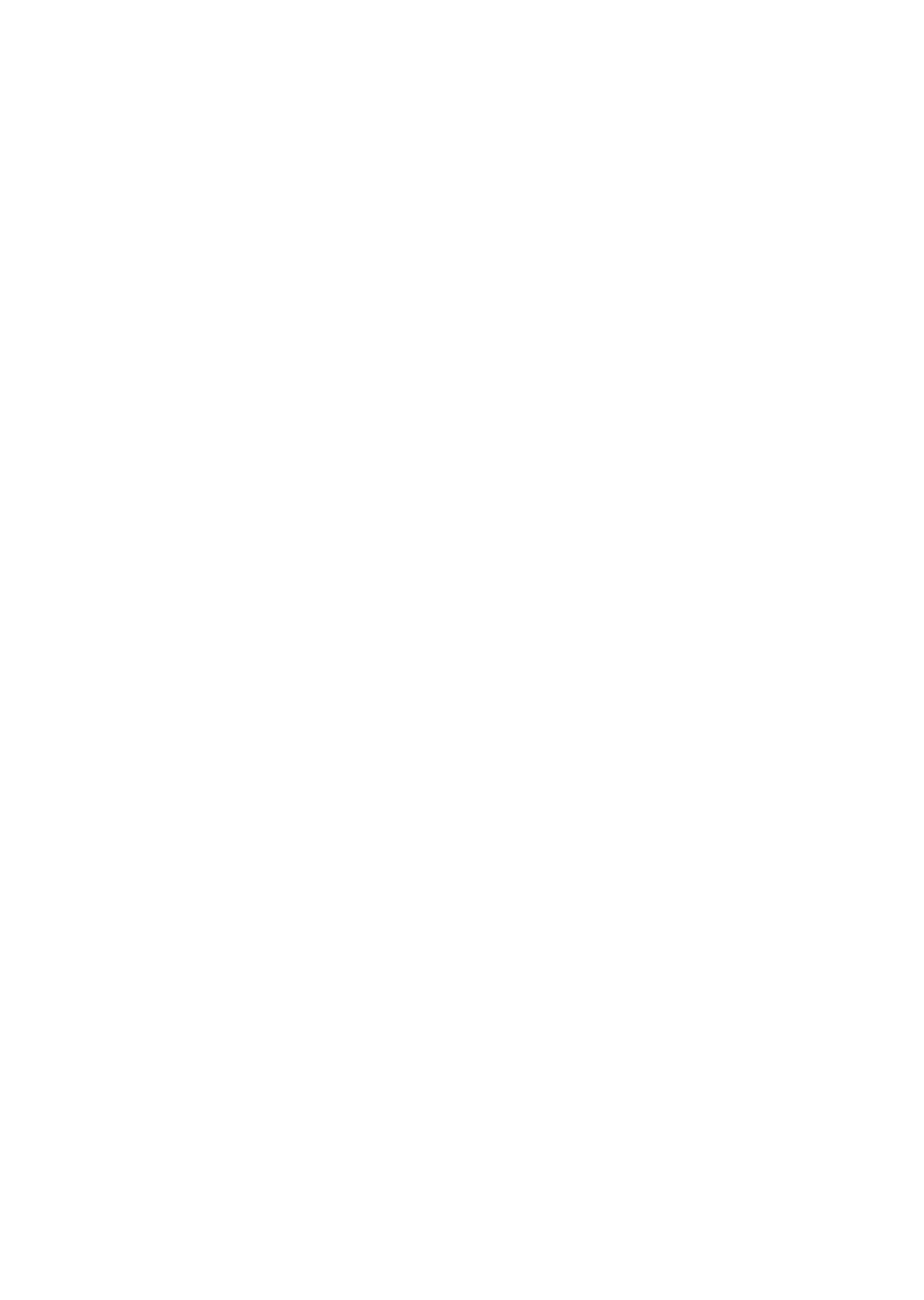# Table of Contents

| Table of Contents                                 | 1  |
|---------------------------------------------------|----|
| The Salzgitter Group in Figures                   | 2  |
| Profitability of the Group and its Business Units | 3  |
| Earnings Situation within the Group               | 3  |
| Strip Steel Business Unit                         | 6  |
| Plate/Section Steel Business Unit                 | 9  |
| Mannesmann Business Unit                          | 11 |
| Trading Business Unit                             | 13 |
| <b>Technology Business Unit</b>                   | 14 |
| Industrial Participations/Consolidation           | 15 |
| <b>Financial Position and Net Assets</b>          | 16 |
| Employees                                         | 18 |
| Forecast, Opportunities and Risk Report           | 19 |
| Interim Financial Statements                      | 22 |
| <b>Notes</b>                                      | 28 |
|                                                   |    |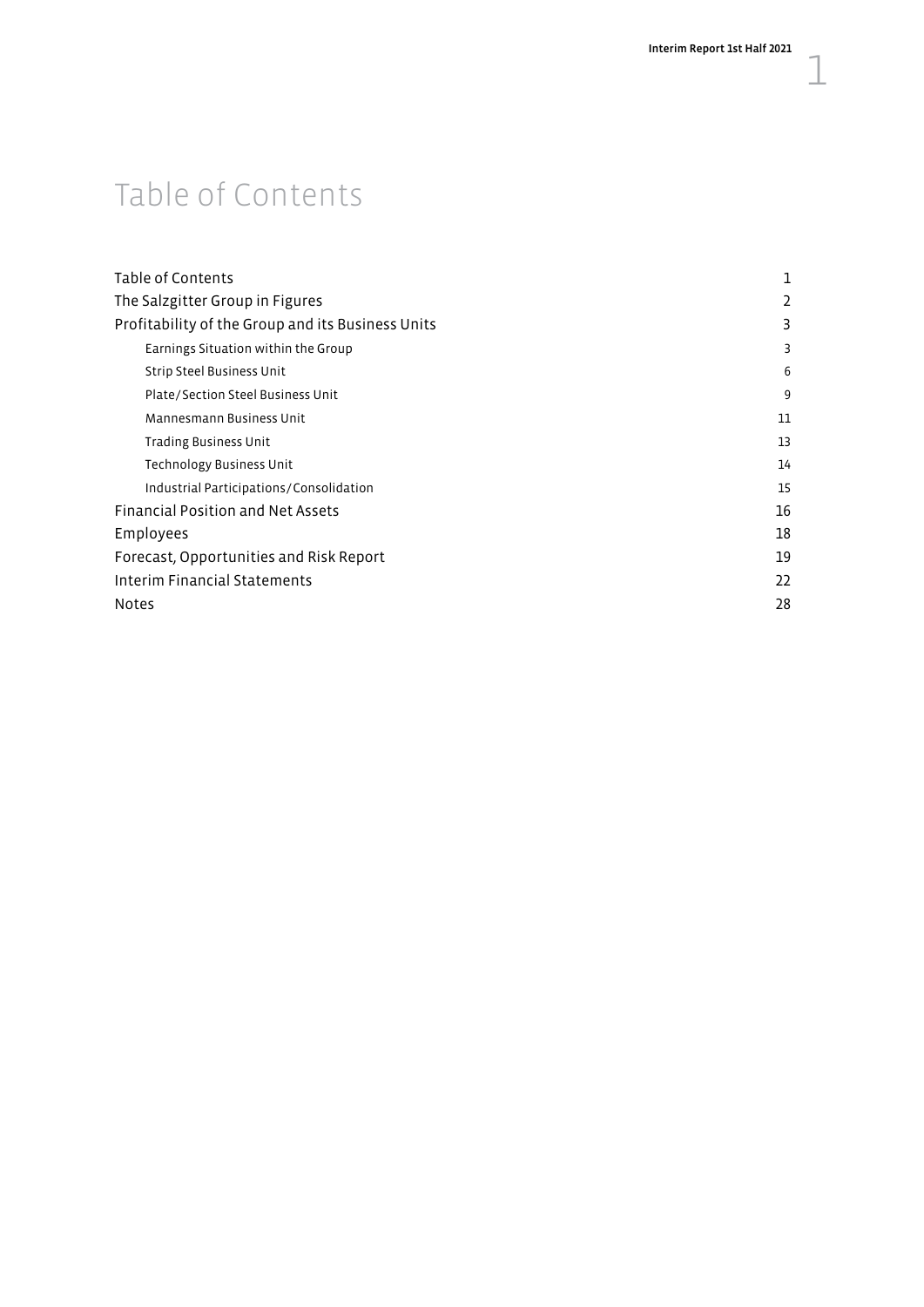# <span id="page-3-0"></span>The Salzgitter Group in Figures

|                                                            |              | H1 2021  | H1 2020  | $+/-$    |
|------------------------------------------------------------|--------------|----------|----------|----------|
| Crude steel production                                     | kt           | 3,377.6  | 2,952.7  | 424.9    |
| <b>External sales</b>                                      | €m           | 4,435.5  | 3,631.0  | 804.5    |
| <b>Strip Steel Business Unit</b>                           | €m           | 1,198.1  | 902.8    | 295.3    |
| Plate/Section Steel Business Unit                          | € m          | 445.5    | 363.2    | 82.3     |
| Mannesmann Business Unit                                   | € m          | 530.4    | 494.5    | 35.9     |
| <b>Trading Business Unit</b>                               | €m           | 1,538.1  | 1,229.2  | 308.9    |
| Technology Business Unit                                   | € m          | 639.3    | 574.6    | 64.7     |
| Industrial Participations/Consolidation                    | €m           | 84.1     | 66.7     | 17.5     |
| EBIT before depreciation and amortization (EBITDA)         | €m           | 478.6    | 49.7     | 428.9    |
| Earnings before interest and taxes (EBIT)                  | €m           | 328.7    | -99.0    | 427.7    |
| Earnings before taxes (EBT)                                | €m           | 305.7    | $-127.8$ | 433.5    |
| <b>Strip Steel Business Unit</b>                           | € m          | 104.5    | $-69.2$  | 173.7    |
| Plate/Section Steel Business Unit                          | € m          | $-26.9$  | $-27.0$  | 0.0      |
| Mannesmann Business Unit                                   | € m          | $-15.5$  | $-22.7$  | 7.2      |
| <b>Trading Business Unit</b>                               | € m          | 149.3    | $-15.8$  | 165.1    |
| <b>Technology Business Unit</b>                            | $\epsilon$ m | 32.5     | $-10.6$  | 43.0     |
| Industrial Participations/Consolidation                    | € m          | 61.8     | 17.4     | 44.4     |
| <b>Consolidated result</b>                                 | €m           | 230.6    | $-144.7$ | 375.3    |
| Earnings per share - basic                                 | €            | 4.20     | $-2.70$  | 6.90     |
| Return on capital employed (ROCE) <sup>1)</sup>            | $\%$         | 16.4     | $-6.3$   | 22.7     |
| Cash flow from operating activities                        | €m           | 222.1    | -121.5   | 343.6    |
| Investments <sup>2)</sup>                                  | €m           | 160.4    | 209.9    | -49.5    |
| Depreciation/amortization <sup>2) 3)</sup>                 | €m           | $-149.9$ | $-148.7$ | $-1.2$   |
| <b>Total assets</b>                                        | €m           | 9,000.7  | 8,124.4  | 876.3    |
| Non-current assets                                         | €m           | 4,229.0  | 4,128.0  | 100.9    |
| <b>Current assets</b>                                      | €m           | 4,771.7  | 3,996.3  | 775.4    |
| of which inventories                                       | € m          | 2,181.1  | 2,047.0  | 134.1    |
| of which cash and cash equivalents                         | € m          | 544.6    | 401.5    | 143.0    |
| Equity                                                     | €m           | 2,998.5  | 2,795.5  | 203.0    |
| <b>Liabilities</b>                                         | €m           | 6,002.2  | 5,328.9  | 673.3    |
| Non-current liabilities                                    | € m          | 3,340.2  | 3,564.2  | $-224.1$ |
| <b>Current liabilities</b>                                 | €m           | 2,662.0  | 1,764.7  | 897.4    |
| of which due to banks <sup>4)</sup>                        | €m           | 844.7    | 949.1    | $-104.4$ |
| Net financial position on the reporting date <sup>5)</sup> | €m           | $-422.5$ | $-472.3$ | 49.8     |
| <b>Employees</b>                                           |              |          |          |          |
| Personnel expenses                                         | €m           | $-871.2$ | $-846.0$ | $-25.2$  |
| Core workforce on the reporting date <sup>6)</sup>         | Empl.        | 22,414   | 23,009   | $-595$   |
| Total workforce on the reporting date <sup>7)</sup>        | Empl.        | 24,026   | 24,653   | $-627$   |

Disclosure of financial data in compliance with IFRS 1) Annualized

<sup>2)</sup> Excluding financial assets, as from FY 2019 under initial application of IFRS 16 Leases <sup>3)</sup> Scheduled and unscheduled write-downs

 $^{\textrm{\tiny{\textrm{4}}}}$  Current and non-current bank liabilities<br> $^{\textrm{\tiny{\textrm{5}}}}$  Including investments, e.g. securities and structured investments

<sup>6)</sup> Excl. trainee contracts and excl. non-active age-related part-time work

 $7$  Incl. trainee contracts and incl. non-active age-related part-time work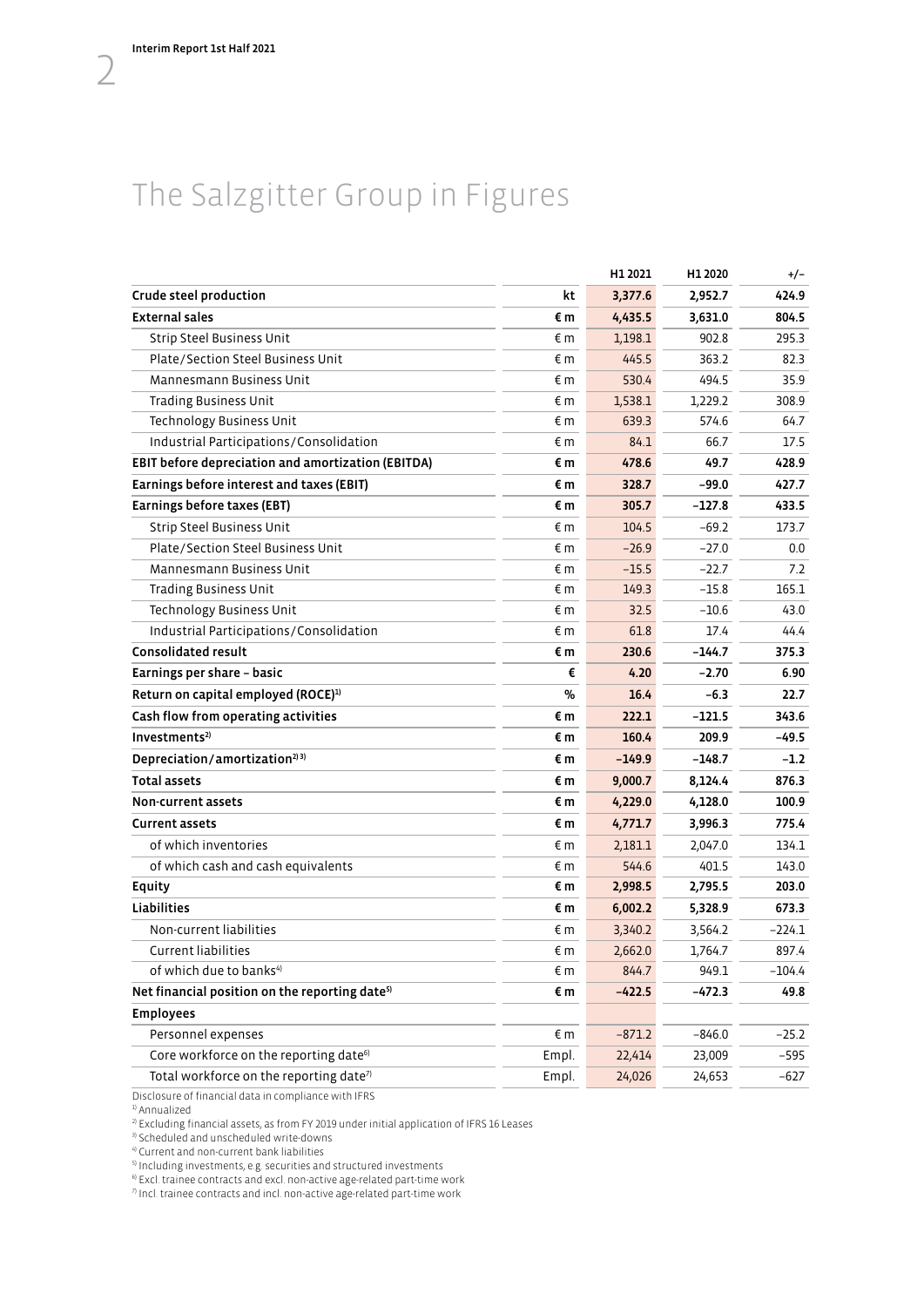# <span id="page-4-0"></span>Profitability of the Group and its Business Units

# Earnings Situation within the Group

|                                                       |               | 02 2021 | 02 20 20 | H1 2021  | H1 2020  |
|-------------------------------------------------------|---------------|---------|----------|----------|----------|
| Crude steel production                                | kt            | 1,733.1 | 1,271.2  | 3,377.6  | 2,952.7  |
| <b>External sales</b>                                 | €m            | 2,341.4 | 1,522.7  | 4,435.5  | 3,631.0  |
| EBIT before depreciation and amortization<br>(EBITDA) | $\n  ε m\n$   | 275.8   | $-7.6$   | 478.6    | 49.7     |
| Earnings before interest and taxes (EBIT)             | €m            | 200.1   | $-82.1$  | 328.7    | $-99.0$  |
| Earnings before taxes (EBT)                           | €m            | 188.4   | $-96.4$  | 305.7    | $-127.8$ |
| <b>Consolidated result</b>                            | €m            | 154.1   | $-101.0$ | 230.6    | $-144.7$ |
| Return on capital employed (ROCE) <sup>1)</sup>       | $\frac{q}{q}$ | 20.1    | $-10.0$  | 16.4     | $-6.3$   |
| Investments <sup>2</sup>                              | $\n  ε m\n$   | 81.3    | 115.0    | 160.4    | 209.9    |
| Depreciation/amortization <sup>2)</sup>               | $\epsilon$ m  | $-75.6$ | $-74.6$  | $-149.9$ | $-148.7$ |
| Cash flow from operating activities                   | $\epsilon$ m  | 113.3   | 21.3     | 222.1    | $-121.5$ |
| Net financial position <sup>3)</sup>                  | €m            |         |          | $-422.5$ | $-472.3$ |
| Equity ratio                                          | $\%$          |         |          | 33.3     | 34.4     |

1) Annualized

<sup>2)</sup> Excluding financial assets, as from FY 2019 under initial application of IFRS 16 Leases <sup>3</sup>) Including investments, e.g. securities and structured investments

In the first half of 2021, the Salzgitter Group generated the highest pre-tax profit (€ 305.7 million; H1 2020: € –127.8 million) since the exceptional financial years 2007 and 2008. The drivers of this result consisted of the dynamic uptrend in rolled steel prices over the course of the first six months, coupled with a sustained recovery in the market that had a particularly positive impact on the performance of the Strip Steel and Trading business units. The contribution from the participating investment in Aurubis AG (€ 91.0 million; H1 2020: € 34.0 million) was once again very gratifying. The Salzgitter Group's external sales rose to €4,435.5 million in the first six months of the financial year 2021, significantly outperforming the year-earlier period that was determined by the COVID-19 pandemic (H1 2020: € 3,631.0 million. An after-tax result that stood at € 230.6 million (H1 2020: € –144.7 million) brings earnings per share to € 4.20 (H1 2020: € –2.70) and return on capital employed to 16.4% (H1 2020: –6.3%). The equity ratio remained at a very sound 33.3%. Despite the greater volume of business and higher prices for raw materials and finished products, the net financial position of  $\epsilon$  –422.5 million settled around the level of the year-end 2020 reporting date (€ -431.7 million). The value of the CO2 allowances procured for the fourth period of the EU greenhouse gas emission trading scheme that commenced on January 1, 2021 meanwhile amount to almost one billion euros.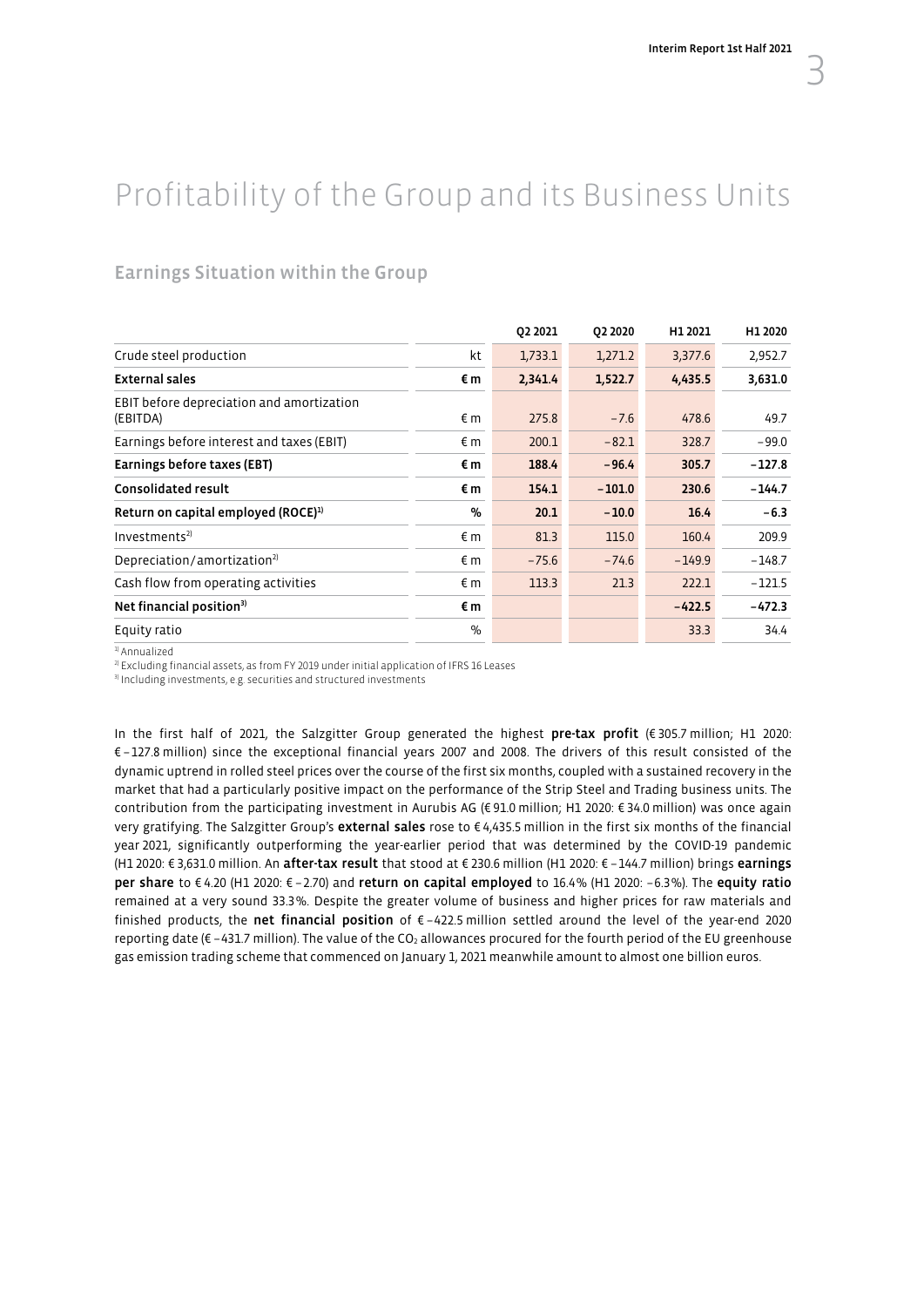$\sqrt{4}$ 

#### Special Items/EBT Business Units and Group

|                                                | <b>EBT</b> |          | Restructuring |                          | Impairment/<br><b>Reversal of</b><br>impairment |                          | Other   |                          |         | <b>EBT</b> without<br>special items |
|------------------------------------------------|------------|----------|---------------|--------------------------|-------------------------------------------------|--------------------------|---------|--------------------------|---------|-------------------------------------|
| In $\epsilon$ million                          | H1 2021    | H1 2020  | H1 2021       | H1 2020                  | H1 2021                                         | H1 2020                  | H1 2021 | H1 2020                  | H1 2021 | H1 2020                             |
| <b>Strip Steel</b>                             | 104.5      | $-69.2$  |               |                          |                                                 | $\qquad \qquad$          |         | $\overline{\phantom{0}}$ | 104.5   | $-69.2$                             |
| Plate/Section Steel                            | $-26.9$    | $-27.0$  |               |                          | -                                               | $\overline{\phantom{0}}$ |         | $\overline{\phantom{0}}$ | $-26.9$ | $-27.0$                             |
| Mannesmann                                     | $-15.5$    | $-22.7$  |               |                          | -                                               | $\qquad \qquad$          |         | $\overline{\phantom{0}}$ | $-15.5$ | $-22.7$                             |
| Trading                                        | 149.3      | $-15.8$  |               | $\overline{\phantom{0}}$ | -                                               | $\qquad \qquad$          |         | -                        | 149.3   | $-15.8$                             |
| Technology                                     | 32.5       | $-10.6$  |               |                          |                                                 | -                        |         | -                        | 32.5    | $-10.6$                             |
| Industrial<br>Participations/<br>Consolidation | 61.8       | 17.4     |               |                          |                                                 | $\qquad \qquad$          |         | -                        | 61.8    | 17.4                                |
| Group                                          | 305.7      | $-127.8$ |               |                          |                                                 | $\overline{\phantom{0}}$ |         | $\overline{\phantom{m}}$ | 305.7   | $-127.8$                            |

#### Return on Capital Employed (ROCE)

| H1 2021 | H1 2020  |
|---------|----------|
| 305.7   | $-127.8$ |
| 26.5    | 32.7     |
| 12.4    | 16.2     |
| 319.8   | $-111.3$ |
| 9,000.7 | 8,124.4  |
| 2,170.1 | 2,298.5  |
| 501.4   | 527.5    |
| 2,023.9 | 1,291.5  |
| 404.7   | 473.0    |
| 3,900.5 | 3,533.9  |
|         |          |
| 16.4    | $-6.3$   |
|         |          |

ROCE is an important financial performance indicator and an integral part of the internal system of management and control. The quantitative, performance-related target set for the Salzgitter Group consists of a ROCE of at least 12% over an economic cycle that we generally define as a period of five years. ROCE came in at 16.4% in the first half of 2021 (H1 2020: –6.3%).

More detailed explanations on the derivation of ROCE are provided in the section on "Financial Control System" of the 2020 Annual Report.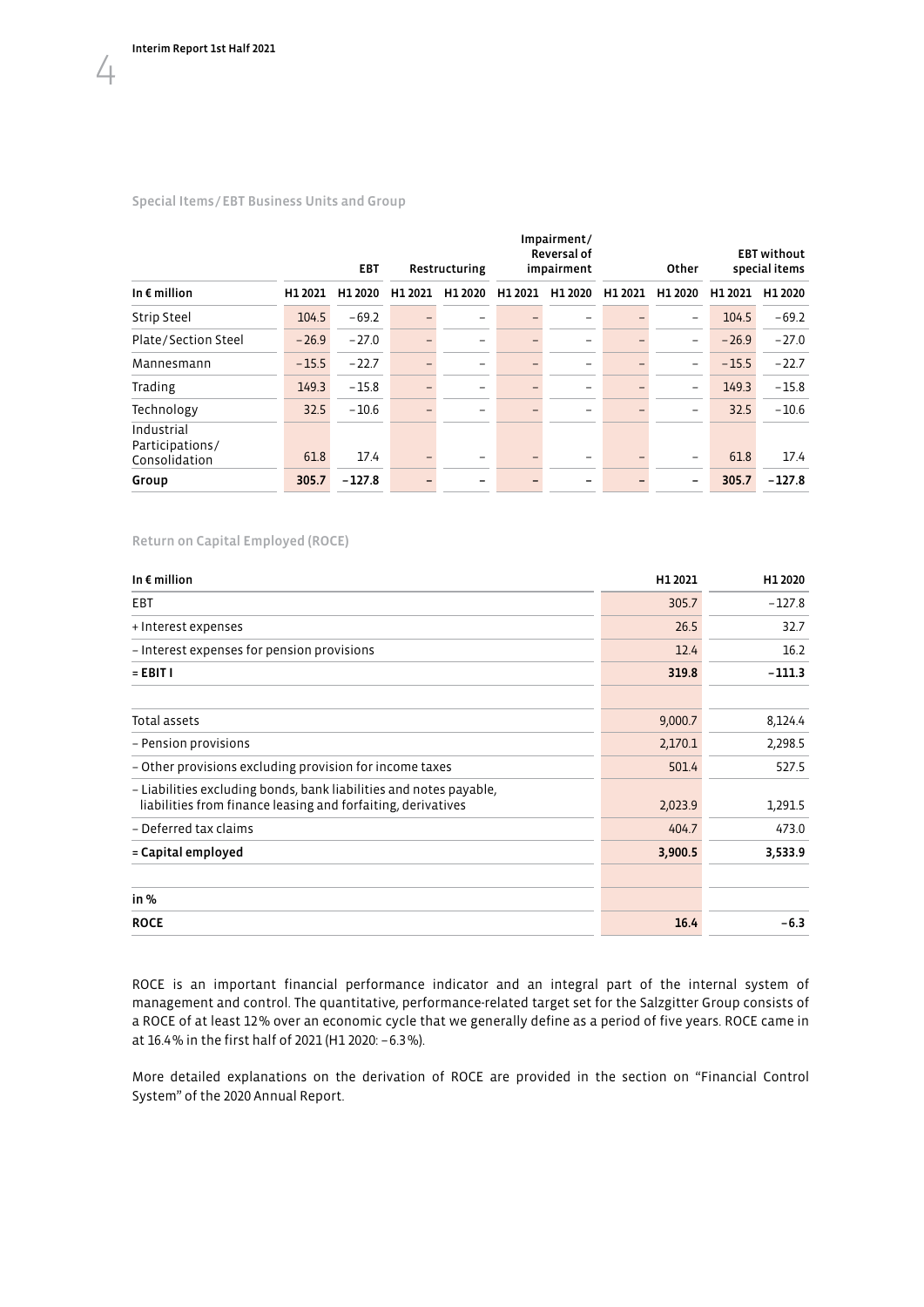Earnings before Interest and Taxes (EBIT) /Earnings before Interest, Taxes, Depreciation and Amortization (EBITDA)

| In $\epsilon$ million                     | H1 2021 | H1 2020  |
|-------------------------------------------|---------|----------|
| EBT                                       | 305.7   | $-127.8$ |
| + Interest expenses                       | 26.5    | 32.7     |
| - Interest income                         | 3.5     | 3.9      |
| $=$ EBIT                                  | 328.7   | $-99.0$  |
| + Depreciation/amortization <sup>1)</sup> | 149.9   | 148.7    |
| $=$ EBITDA                                | 478.6   | 49.7     |

<sup>1)</sup> Depreciation/amortization of tangible, intangible fixed assets and non-current financial assets

The EBIT and EBITDA earnings ratios indicate the operating strength of a company set apart from its capital structure. These ratios allow an additional analysis and assessment of a company's results, as well as facilitating comparability with its peers at an operating level. Differences in taxation specific to the respective country, as well as special features concerning the structure of financing and property, plant and equipment of the individual company, can therefore be disregarded. With depreciation and amortization remaining virtually stable, the marked increase in the pre-tax result of the first six months of 2021 is reflected in higher EBIT and EBITDA as well.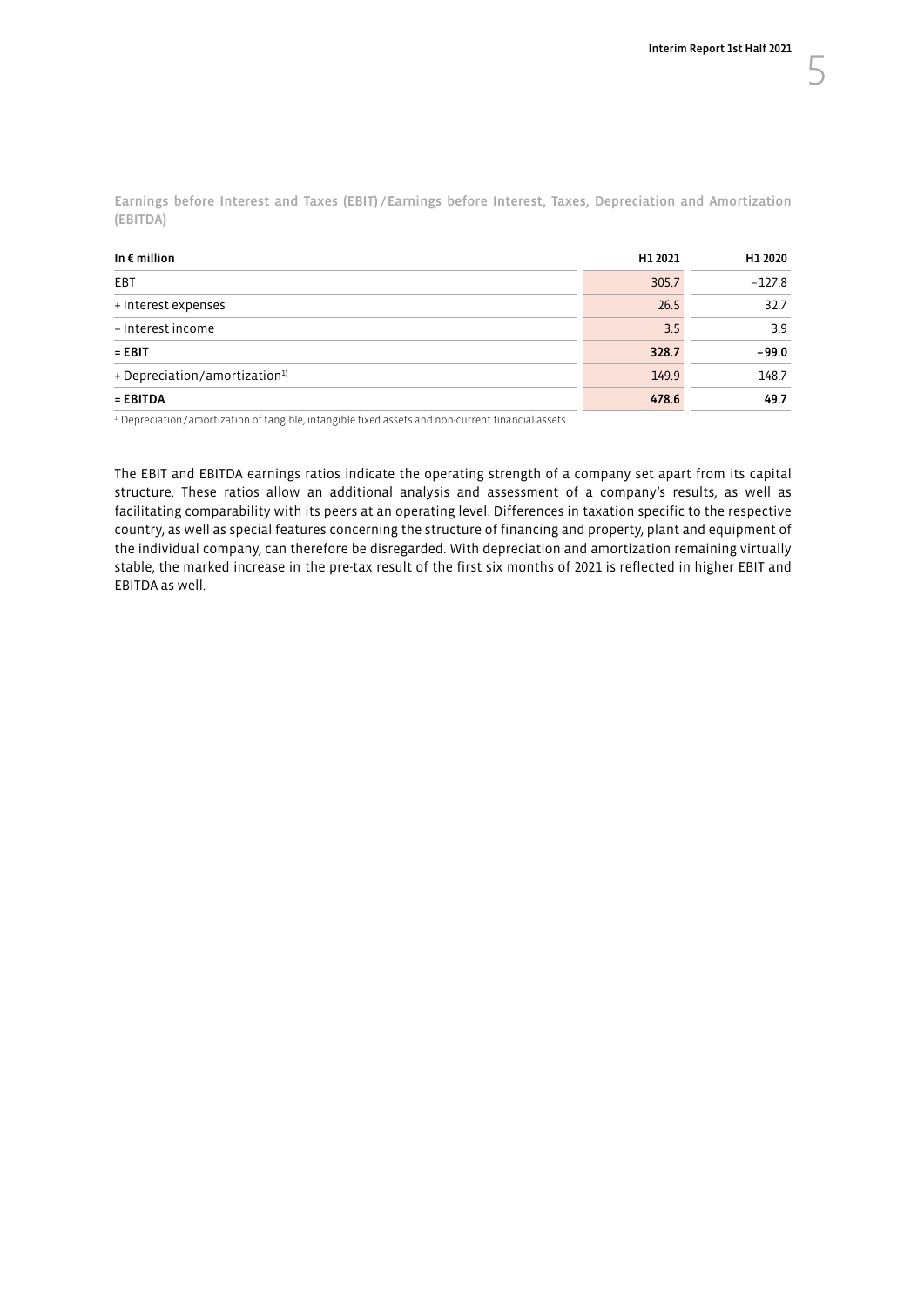<span id="page-7-0"></span>

|                                 |    | 02 2021 | 02 20 20 | H1 2021 | H1 2020 |
|---------------------------------|----|---------|----------|---------|---------|
| Order intake                    | kt | 1,047.7 | 640.9    | 2,235.3 | 1,834.0 |
| Order backlog on reporting date | kt |         |          | 1,061.5 | 779.4   |
| Crude steel production          | kt | 1,067.2 | 815.2    | 2,099.3 | 1,884.3 |
| Rolled steel production         | kt | 839.3   | 650.9    | 1,799.8 | 1,595.2 |
| Shipments                       | kt | 1,060.4 | 781.8    | 2,241.4 | 1,990.2 |
| Segment sales <sup>1)</sup>     | €m | 801.9   | 489.7    | 1,587.0 | 1,237.9 |
| <b>External sales</b>           | €m | 591.7   | 336.6    | 1,198.1 | 902.8   |
| Earnings before taxes (EBT)     | €m | 61.4    | $-62.4$  | 104.5   | $-69.2$ |

<sup>1)</sup> Including sales with other business units in the Group

#### Development of the European steel market

The supply chain problems in the industrial arena that worsened over the course of the first half of 2021, and the resulting production cuts, in the automotive sector, for instance, have not yet been reflected in the order intake of the European steel industry. After last year's pandemic-induced plunge in demand, Europe's steel producers benefited from a powerful economic upswing in the reporting period. Not only has the steelworks' order intake increased significantly on the back of demand, but prices have also reached a record level. This was prompted by a temporary shortage on the European steel market that resulted from steelworks significantly cutting back on capacity, in conjunction with the liquidity-driven scaling back of inventories across the entire value chain during the first pandemic phase. This phenomenon occurred in numerous steel markets, triggering a concurrent upswing in prices and demand on a global scale. The world's crude steel output as well as the production of European steelworks have risen steadily since the start of the year, thereby achieving full capacity utilization again. The safeguards enacted for the protection of the EU steel market in the form of tariff quotas were extended in their current form in June 2021 for another three years. Consequently, drastic import leaps in the course of the economic recovery have been largely averted for the time being.

#### Procurement

#### Iron ore

In the first quarter of 2021, ore prices moved within a range of 150 and 180 USD/dmt CFR. The widening margins of Chinese steel manufacturers after the Chinese New Year, as well as strong global demand for steel kept demand for iron ore at a high level. These wider steel margins and greater capacity utilization prompted Chinese consumers to increasingly opt for higher grade fine ore and material such as pellets and lumps for direct use in furnaces in order to curb emissions. The iron ore price had already reached 166.90 USD/dmt CFR China in the first quarter of 2021, reflecting a year-on-year rise of 88%, with prices continuing their uptrend in the second quarter as well. In the period up until mid-May, the IODEX 62% Fe CFR China benchmark price for the spot market surged to 233.10 USD/dmt, marking the highest figure since the index was introduced in 2008. Along with Chinese demand for iron ore, global demand also remained unabatedly high. Frequent reports about possible increases in steel production in China and downtime or delays in iron ore mining kept prices at a very high level. In the second quarter of 2021, the ore price therefore posted 200.01 USD/dmt CFR China, up 115% compared with the year-earlier quarter. In order to mitigate the procurement linked risks, defined iron ore volumes are hedged to secure against price risks.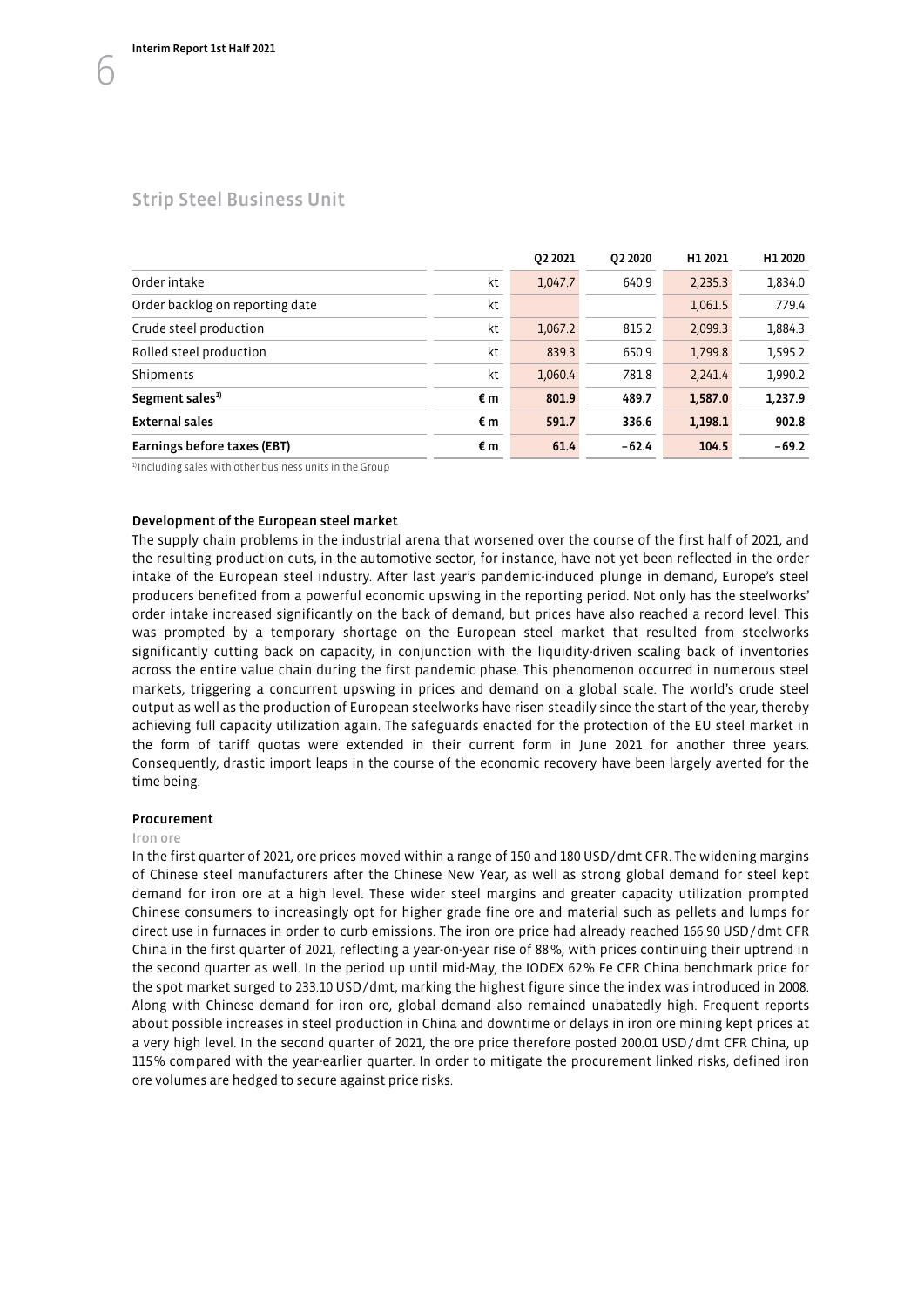#### Coking coal

From mid-January 2021 onward, increased demand, in conjunction with low levels of free spot volumes due to Australian producers adjusting their production, initially caused prices to rise substantially to more than 160 USD/t FOB Australia. February brought notable price corrections again as, contrary to statements made by producers, high-grade coking coal FOB Australia proved to be sufficiently available. The price therefore dropped steadily to hover just above the 110 USD/t mark, remaining at this low level until the end of the first quarter. In the first quarter of 2021, prices averaged 127.14 USD/t FOB Australia, reflecting a drop of 18% compared with the previous year's quarter. As from the start of May, prices began to climb again and had reached 194 USD/t FOB Australia by the end of June. The significant price increase was largely driven by the import ban the Chinese government imposed on Australian coal introduced back in October 2020. As a result, Chinese consumers have to cover their unabated strong demand from other parts of the world. Compared with the FOB Australia benchmark price, this resulted in visibly higher prices for coal not originating from Australia. Consequently, consumers outside China were forced to cover their spot requirements in Australia. In contrast to the price rises seen at the start of the year, essentially determined by speculation, stronger physical demand existed this time around. In the second quarter, prices averaged 137.46 USD/t FOB Australia, reflecting growth of 16% compared with the previous year's quarter. We hedge defined coking coal volumes in order to mitigate the risks resulting from procurement.

#### Business development

In the first half of 2021, the order intake of the Strip Steel Business Unit significantly exceeded the pandemic burdened year-earlier level. Orders on hand also rose notably due to strong bookings. Crude steel output and rolled steel production settled significantly above the previous year's levels. In view of the sufficient volumes of slabs available within the group of companies, one blast furnace remained out of operation. Given an increase in shipments as well, and thanks to positive price momentum, segment and external sales were higher year on year. Boosted by shipments and selling prices, the Strip Steel Business Unit generated earnings before taxes of € 104.5 million (H1 2020:  $∈$  -69.2 million).

#### Investments

Increased customer requirements for galvanized high-strength and ultra-high-strength steel grades are being accommodated through the new strategic "Construction of New Hot Dip Galvanizing Line 3" investment project. In the period under review, the building was completed and construction work on the facility foundations continued. Work also commenced on building the facilities.

Furthermore, the construction of a flexible hydrogen-fueled direct reduction plant was approved, and solid construction measures were initiated. The facilities were still at the engineering phase.

#### SALCOS® (SAlzgitter Low CO2 Steelmaking)

Driving our SALCOS® concept forward, we are playing a pioneering role in decarbonizing the steel industry. The engineering approach of SALCOS® targets the direct avoidance of  $CO<sub>2</sub>$  emissions in the production process itself through using hydrogen to gradually replace the carbon necessary for steel production based on iron ore – initially by natural gas and subsequently by hydrogen at a later stage in direct reduction facilities to be built. Largely utilizing existing downstream production facilities deployed in producing crude steel, SALCOS® will enable the CO<sub>2</sub> emissions of the steelworks in Salzgitter to be reduced by 30% already before 2030. A reduction of over 95% can even be achieved by full implementation over the period up until 2050 the latest.

The "Wind Hydrogen (WindH<sub>2</sub>) Salzgitter" project is enabling SZFG to gain operational experience in the vital field of "hydrogen from renewable energies" essential to SALCOS®. As part of the "Wind Hydrogen Salzgitter" project, we commissioned a 2.5 megawatt PEM electrolysis plant (PEM = Proton-Exchange Membrane) on the premises of SZFG in March 2021. The plant will fully cover the Salzgitter site's current hydrogen requirements for annealing processes. This is a key component on the path to hydrogen-based steel production.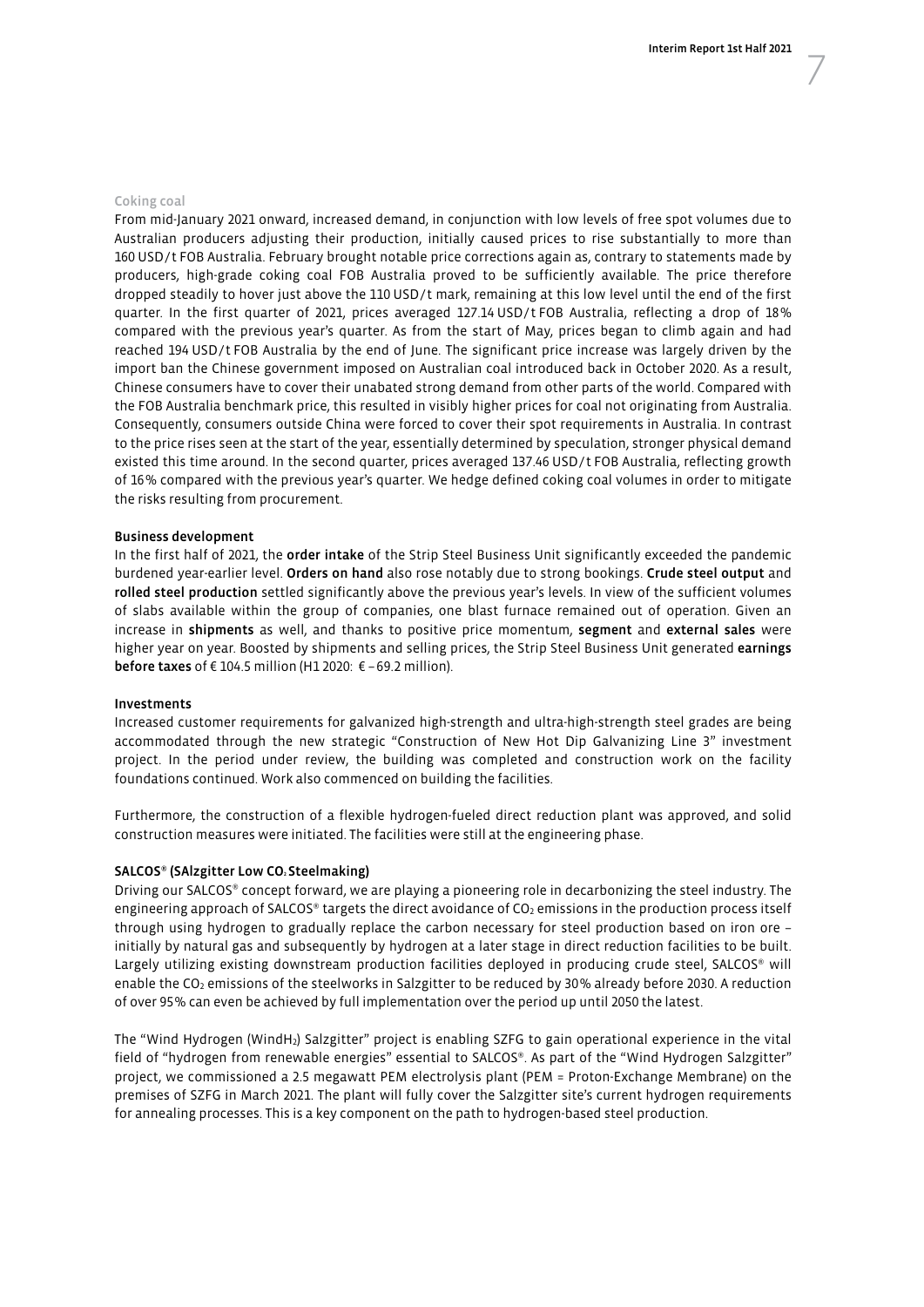In addition, Salzgitter AG has been cooperating with Sunfire GmbH and other partners in the EU "GrInHy" (= Green Industrial Hydrogen) research project – already since 2016. New approaches for producing hydrogen efficiently are being investigated with the aim of making a contribution to lowering CO<sub>2</sub> in steel production through SALCOS® in the future. At the end of 2020, the world's most powerful high-temperature electrolyzer for producing energy-efficient hydrogen was taken into operation at SZFG as part of the successor "GrInHy2.0" project. In the course of the project, a high-temperature electrolyzer with rated electrical output of 720 kilowatts is to be deployed in an industrial context. By the end of 2022, the electrolyzer is to have been in operation for at least 13,000 hours, producing over 100 tons of green hydrogen.

At the start of December 2020, Federal Environment Minister Svenja Schulze granted Salzgitter AG the funding approval for the construction of the first direct reduced iron (DRI) plant to be operated flexibly by hydrogen and natural gas. The new plant, due to launch production in the first half of 2022, marks another step on the way to realizing SALCOS®. Additional knowledge will be gained from the operations, enabling the production of efficient and low CO2 directly reduced iron (DRI) on a large scale in a few years' time. Initially, DRI of the small plant will be used in the blast furnace process to save on coal injected into the blast furnace, as well as being utilized in the electric arc furnace of the Peine plant. The project is currently at the engineering stage.

#### Green strip steel now expanding the product range

Since the end of 2020, low CO<sub>2</sub> green steel slabs in a differentiated range of various dimensions and grades have been produced in Peiner Träger GmbH's mini mill for subsequent processing by SZFG into hot and cold strip. As the first European steel producer, Salzgitter AG obtained conformity statements in accordance with the VERIsteel standard of TÜV SÜD (German technical inspectorate). This method provides proof of product-specific CO2 emissions in steel production and accompanies the decarbonization process. Accordingly, the steel production process is switching from the conventional blast furnace route to the electro-steel route, thereby achieving reductions of more than 75% in the CO<sub>2</sub> footprint of slabs and in excess of 66% in galvanized coils. These low  $CO<sub>2</sub>$  steel grades have met with strong interest from customers operating in a range of different sectors. Since the summer of 2021, Mercedes-Benz AG has already been supplied with CO<sub>2</sub>-reduced steel in the form of cold-rolled strip and galvanized sheet steel for serial production. These steels are finding use in the structural and body parts of various car models.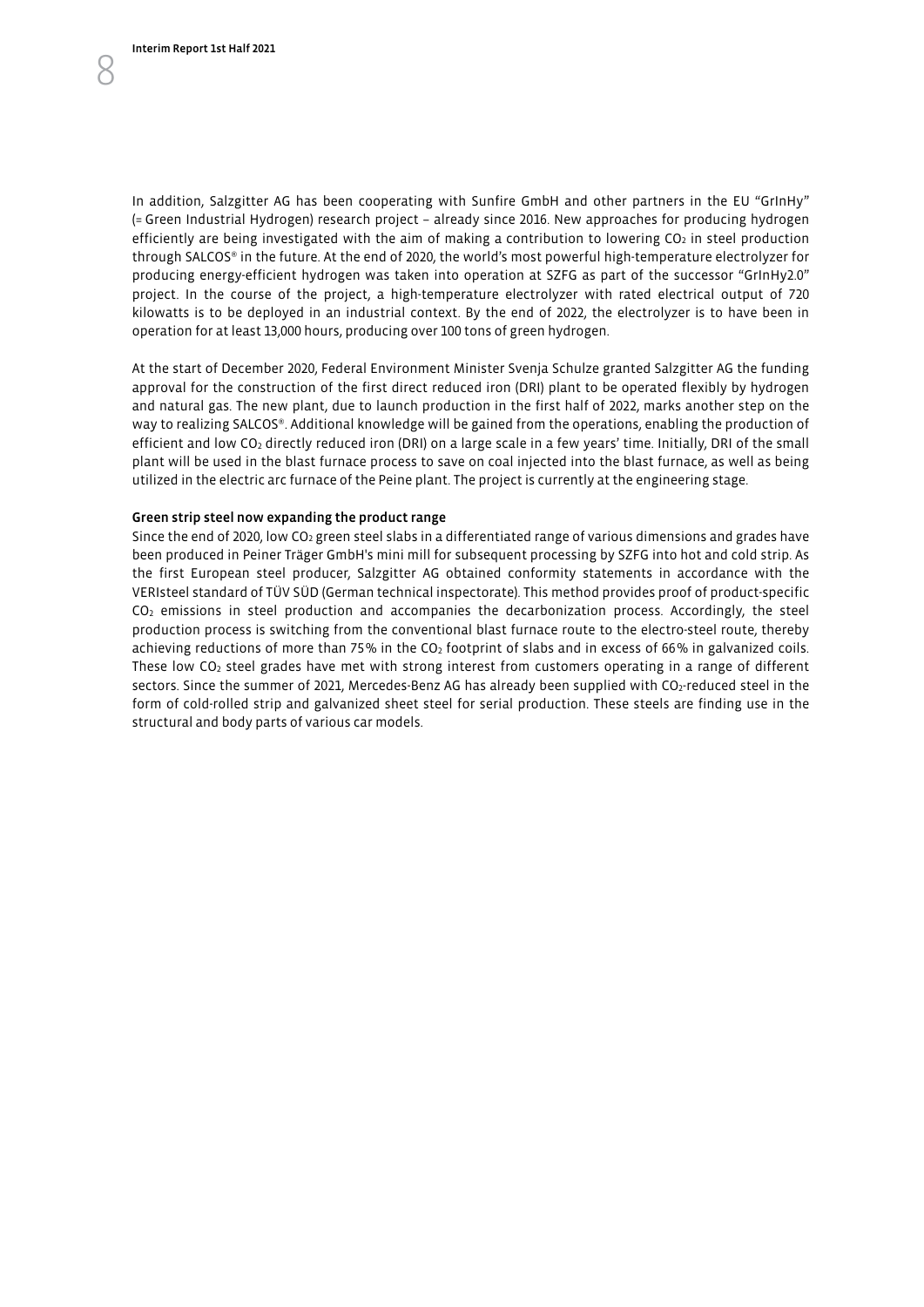|                                              |    | 02 2021 | 02 20 20 | H1 2021 | H1 2020 |
|----------------------------------------------|----|---------|----------|---------|---------|
| Order intake <sup>1)</sup>                   | kt | 576.1   | 381.7    | 1,101.2 | 965.5   |
| Order backlog <sup>1</sup> on reporting date | kt |         |          | 485.1   | 274.2   |
| Crude steel production                       | kt | 297.8   | 237.2    | 568.0   | 532.5   |
| Rolled steel production                      | kt | 528.0   | 472.5    | 1.049.6 | 1,010.8 |
| Shipments <sup>1)</sup>                      | kt | 514.2   | 486.0    | 1,041.4 | 1,017.1 |
| Segment sales <sup>2)</sup>                  | €m | 469.5   | 340.9    | 884.1   | 726.7   |
| <b>External sales</b>                        | €m | 231.1   | 168.7    | 445.5   | 363.2   |
| Earnings before taxes (EBT)                  | €m | $-5.9$  | $-22.8$  | $-26.9$ | $-27.0$ |

# <span id="page-10-0"></span>Plate/Section Steel Business Unit

<sup>1)</sup> Excluding the DMU Group

2) Including sales with other business units in the Group

#### Market development

The heavy plate market had already improved by the beginning of the year and, by the start of the second quarter 2021, had picked up considerable momentum. During the spring, producers in northern Europe reported good capacity utilization, with delivery lead times right through to the autumn. This development was driven by sustained strong demand in the hot-rolled strip segment and the associated slab shortage, along with the very low inventory levels of the stockholding steel trade. Combined with the steep uptrend in the feedstock costs of iron ore, scrap and Black Sea slab, this scenario caused significant price surges, especially for standard grades. Due to various projects in the market, there were signs in the reporting period of the first movement of the international tubes business that was recently displaying weakness. The steel construction and wind industries remained sound. While, in the first months of 2021, lower levels of heavy plate imports from non-EU countries were still being reported compared with the previous year's period, these imports began to regain their importance for the European market in the second quarter.

Low inventory levels, the significant increase in scrap prices, and the resulting speculation about further price hikes ensured satisfactory demand in Europe's sections market. The booking patterns of both the steel trade and consumers have changed: fueled by concerns about a lack of availability and prices rising further, large quantities were requested at very short notice. This trend accelerated as from mid-May, prompted by producers' annual vacation in the summer, with above-average replenishment of inventories to ensure delivery capabilities also during plant downtime.

#### Procurement

#### Steel scrap

In the first quarter of 2021 the German steel scrap market was characterized by volatility. Following sharp increases from 70  $\notin$ /t to almost 100  $\notin$ /t, prices slipped by up to 36 $\notin$ /t in February in response to Turkish consumers' reticence. In March, prices had meanwhile risen again on the back of demand, but declined shortly afterwards again in response to the surprising retreat of the Turkish steelworks. Scrap prices remained relatively steady at the start of the second quarter before climbing by up to 34 €/t in May. The strong demand of German steel producers and growing scrap requirements from the deep sea market, accompanied by persistently poor availability of new steel scrap, pushed prices up notably in the following month as well.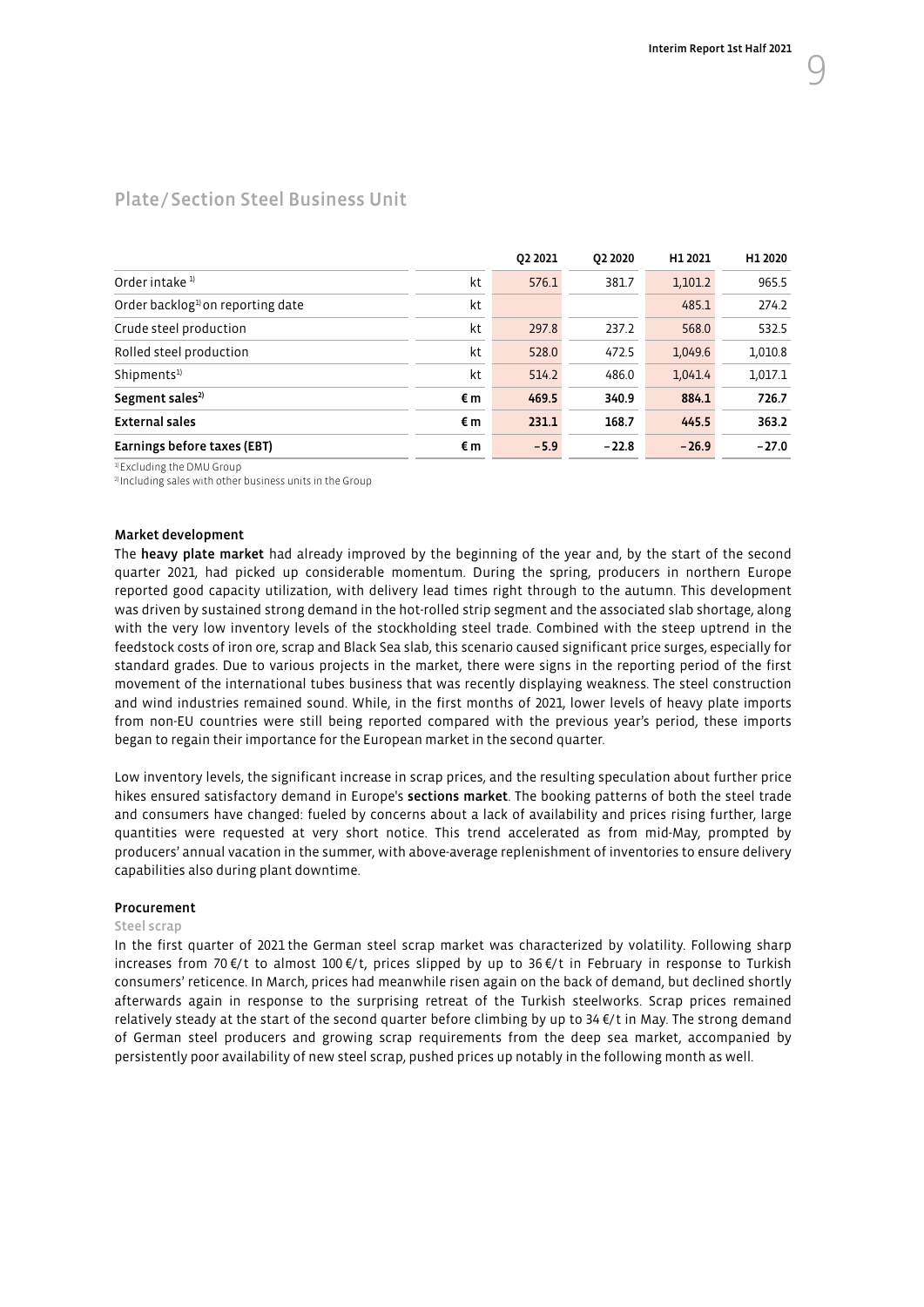#### Business development

In the first half of 2021, the order intake of the Plate/Section Steel Business Unit notably exceeded the yearearlier figure. Orders on hand were 75% higher than the low previous year's level. Owing to greater volumes at Peiner Träger GmbH (PTG), crude steel output and rolled steel production exceeded the level of the first six months of 2020. Segment and external sales were also significantly higher than in the previous year, with slight growth reported in shipment tonnage. This result was attributable to PTG and DEUMU Deutsche Erz und Metall-Union-Group (DMU Group) raising their sales both in terms of volume and prices. The business unit reported a pre-tax result of € –26.9 million (H1 2020: € –27.0 million). To the exception of Ilsenburger Grobblech GmbH (ILG) that did not repeat the previous year's results, due especially to lower rolled steel production, all companies exceeded the figures reported in the first six months of 2020.

#### Investments

The extensive investment launched under the "Salzgitter AG 2021" growth program in the "New heat treatment line" for ILG serves to expand the product portfolio and to reinforce the positioning in the higher-end grade segment. The facilities are currently being ramped up, with the last performance tests being run and customer plates being produced. Customer feedback is confirming the sound product quality.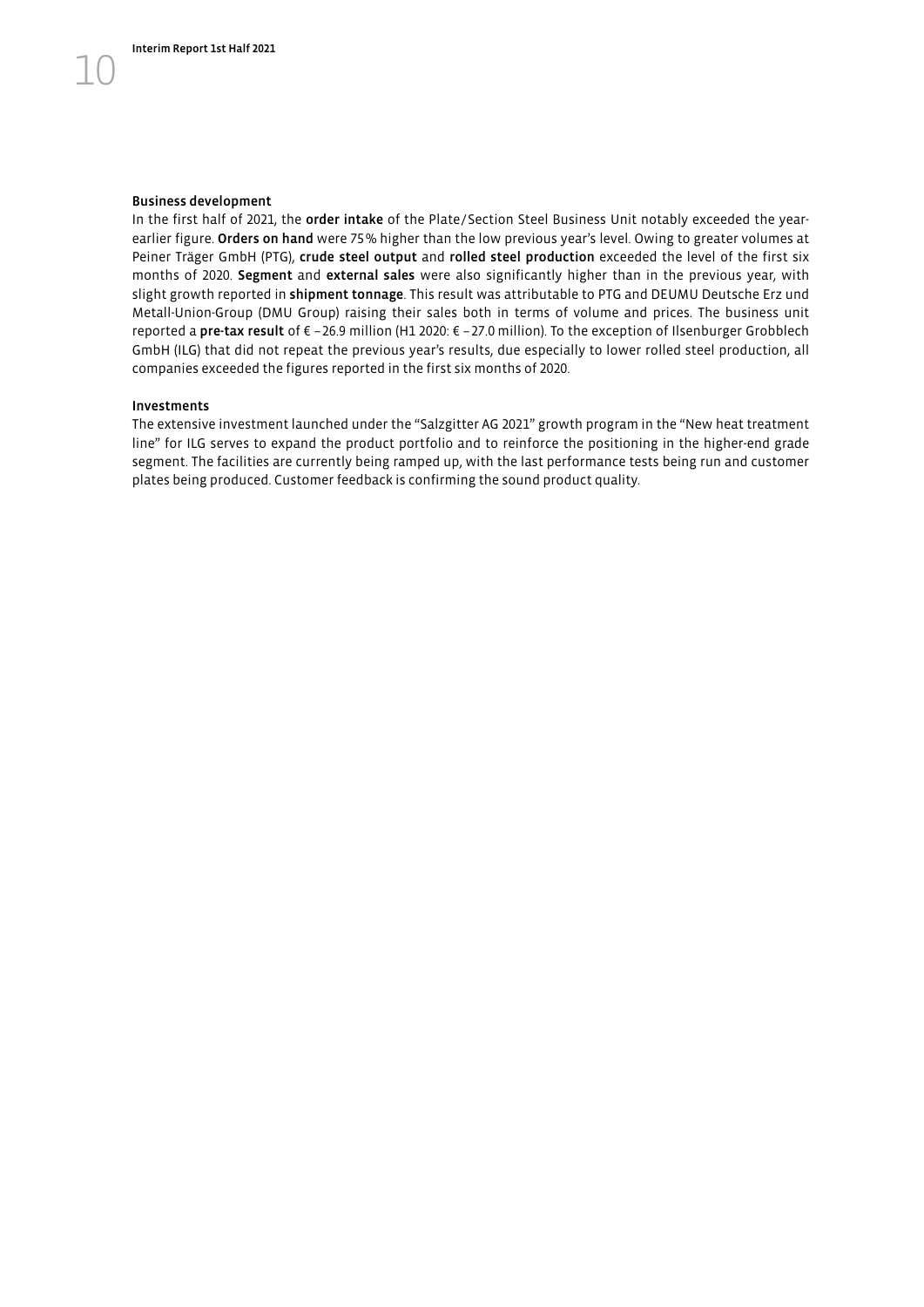### <span id="page-12-0"></span>Mannesmann Business Unit

|                                                              |    | 02 20 21 | 02 2020 | H1 2021 | H1 2020 |
|--------------------------------------------------------------|----|----------|---------|---------|---------|
| Order intake                                                 | €m | 468.2    | 178.3   | 880.9   | 497.8   |
| Order backlog on reporting date                              | €m |          |         | 555.3   | 347.8   |
| Crude steel production Hüttenwerke Krupp<br>Mannesmann (30%) | kt | 368.1    | 218.8   | 710.2   | 535.9   |
| Shipment tubes <sup>1)</sup>                                 | kt | 95.6     | 77.8    | 192.4   | 213.2   |
| Segment sales <sup>2)</sup>                                  | €m | 418.2    | 286.0   | 799.4   | 692.3   |
| <b>External sales</b>                                        | €m | 273.8    | 198.6   | 530.4   | 494.5   |
| Earnings before taxes (EBT)                                  | €m | $-8.0$   | $-18.1$ | $-15.5$ | $-22.7$ |

 $\frac{1}{2}$  Disclosure of volumes measured pursuant to IFRS 15  $\frac{2}{2}$  Including sales with other business units in the Group

#### Market development

Large parts of the steel tubes industry benefited from the notable economic recovery in the first half of 2021 and the resulting increase in demand. The upswing that commenced at the start of the year in the seamless stainless steel tubes market continued in the second quarter: Dormant projects in the OCTG segment resumed, bolstered by the rising demand for oil and gas. The distribution business picked up again in Europe while US activities staged a sound recovery. Asia and China in particular consolidated their growth path in energy production and in petrochemical applications. The umbilicals market tracked this trend, and positive signs emanating from the aerospace industry were also on the rise. The markets for medium-diameter line pipes were heavily impacted by the drastic price hikes in input materials during the period under review. Along with delays in some cases, this caused major projects to be shelved or abandoned. By contrast, the project and stockholding business in Germany and Central Europe developed well, and slightly above-average business activity was also registered for standard and commercial tubes. While business in US was still subdued in the first half year, a lively inflow of inquiries was recorded from other international markets on the back of the meanwhile significantly higher oil price and demand. Rising energy prices, along with generally increased demand for steel tubes in the mechanical and plant engineering sector, with production and sales volumes of the automotive and supplier industries trending upwards again, also resulted in higher levels of bookings in the precision tubes market as well. No trend reversal in the project situation for large-diameter tubes has yet materialized; tenders remain deferred to a later date. Investors continued to prove reticent in the US regarding expanding the energy structure in the oil and gas areas.

#### Business development

The order intake of the Mannesmann Business Unit significantly exceeded the year-earlier level that was impacted by the pandemic. This result is due above all to satisfactory order activity again at the precision tubes group, with the segment of medium-diameter line pipes and the stainless steel tubes group also registering an increase in bookings. Consequently, the business unit's orders on hand also rose notably compared with the first half of 2020. Despite weaker tubes shipments, segment and external sales increased. The Mannesmann Business Unit significantly lifted its pre-tax result in comparison with the previous year especially due to the higher figures of the precision tubes group. The business unit delivered a pre-tax loss of € 15.5 million (H1 2020:  $\epsilon$  –22.7 million).

Due to the lack of larger project bookings at the US companies, order intake and orders on hand of the EUROPIPE Group (EP Group) outside the consolidated group did not achieve the year-earlier figures that were determined by the "Baltic Pipe" contract. The US companies' tangibly lower shipment volumes brought sales to below the level of the first six months of 2020. Consequently, the at-equity contribution of the EP Group also underperformed the previous year's figure.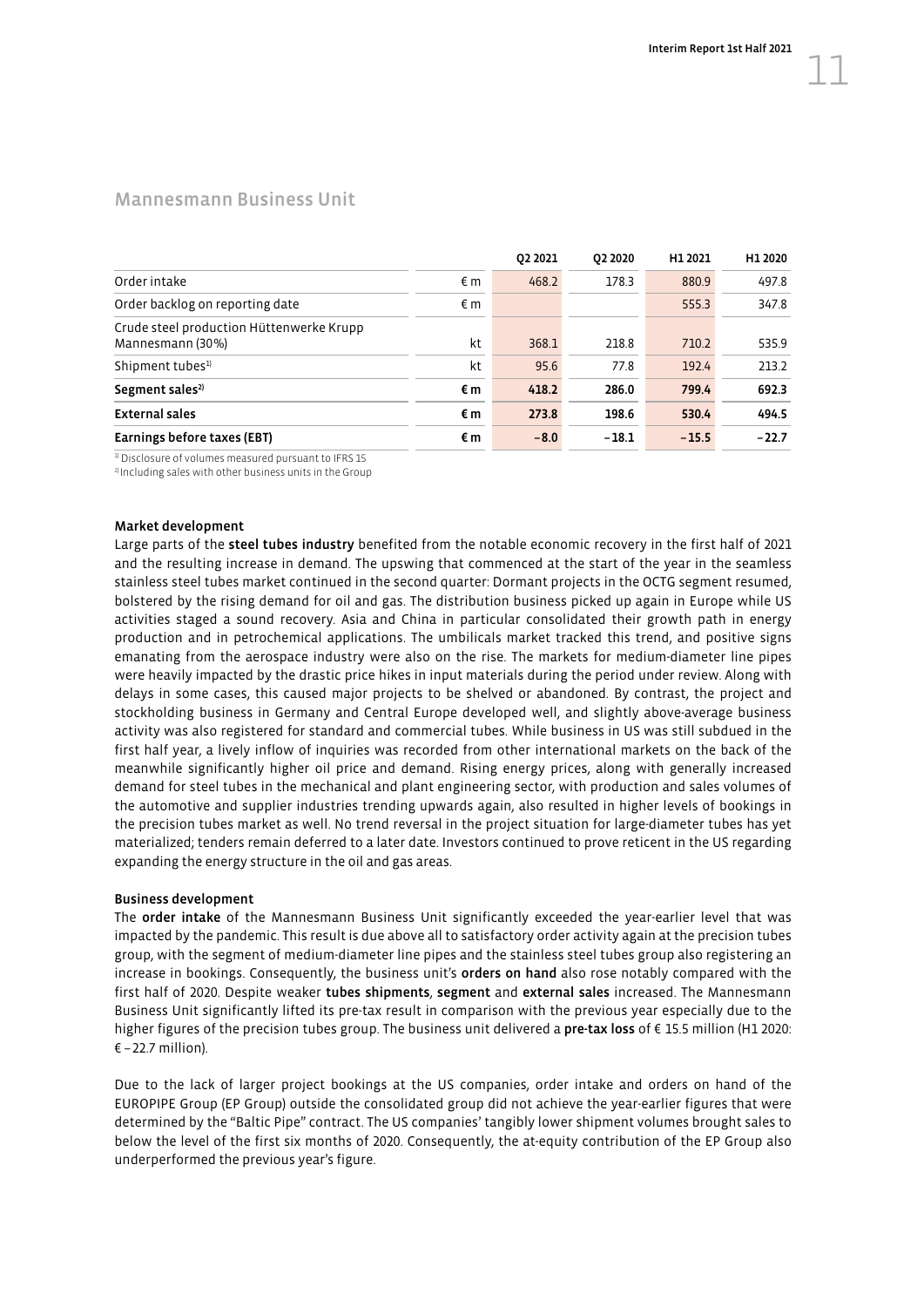#### Investments

12

Ramping up the new Line 2 of the Mexican precision tubes company at the El Salto site progressed as scheduled. More customers have given their approval for serial production. The focus in the first quarter having been on the start to enlarging the dimension range at the Montbard location, with an implementation phase through to the end of 2022, activities of the stainless steel tubes group in the second quarter were concentrated on upgrading measures, especially at the locations of Issoudoun in France and Costa-Volpino in Italy.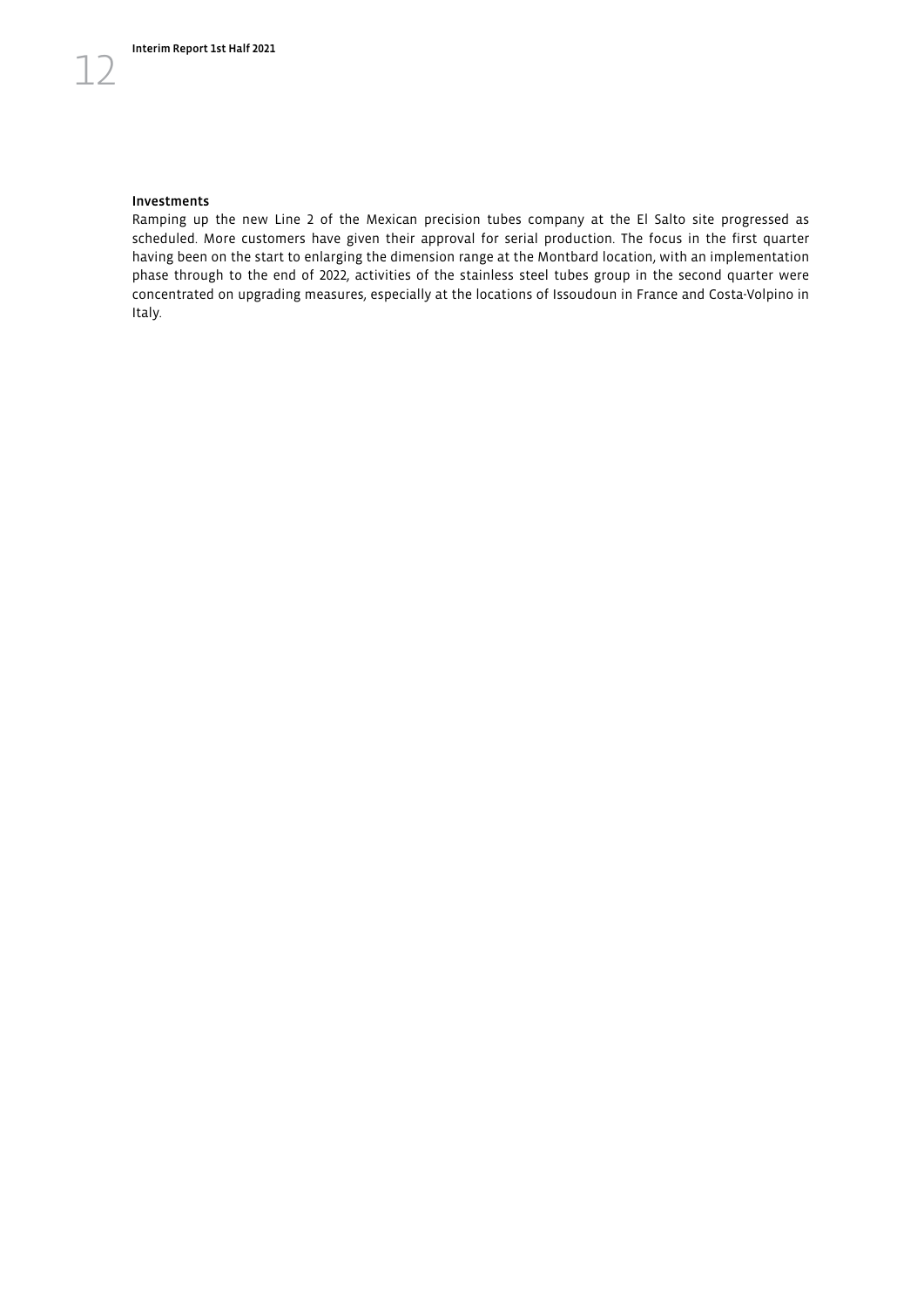## <span id="page-14-0"></span>Trading Business Unit

|                             |    | 02 2021 | 02 2020 | H1 2021 | H1 2020 |
|-----------------------------|----|---------|---------|---------|---------|
| Shipments                   | kt | 921.7   | 746.9   | 1.809.6 | 1.724.4 |
| Segment sales <sup>1)</sup> | €m | 874.5   | 532.3   | 1.556.2 | 1.240.2 |
| External sales              | €m | 864.8   | 525.8   | 1.538.1 | 1.229.2 |
| Earnings before taxes (EBT) | €m | 104.6   | $-16.1$ | 149.3   | $-15.8$ |

<sup>1)</sup> Including sales with other business units in the Group

#### Market development

The notable price uptrend across all product categories at year-end 2020 continued at an accelerated pace in the period under review. The demand situation in the stockholding steel trade improved further in the second quarter, which resulted in a significant year-on-year increase in shipments in the first six months of 2021. Protectionist trading measures in international trading continued to translate into slower order activity. Sea freight costs, coupled with a shortage of available freight capacities, have increased significantly since the end of the first quarter.

#### Business development

In the first half of 2021, the Trading Business Unit's shipments exceeded the year-earlier figure posted as greater volumes in the stockholding steel business and of the UES Group compensated for the downtrend in the shipments of international trading. In conjunction with higher prices, the increased volumes had a positive impact on segment and external sales that were considerably higher than the figures reported in the first half of 2020. Profit before taxes of € 149.3 million notably exceeded the previous year's figure (H1 2020: €–15.8 million). This development was due in particular to price increases, along with favorable purchase prices in the stockholding business and at the UES Group. International trading also improved its result compared with the previous year.

#### Investments

The focus of the Trading Business Unit's investments is on maintaining and upgrading existing facilities. Furthermore, the measures launched as part of the "Salzgitter AG Strategy 2021" and "FitStructure 2.0" will be pursued further. Activities are concentrated on projects aimed at digitalization, especially software solutions, and expanding IT hardware, in the European stockholding steel trade and the sales area.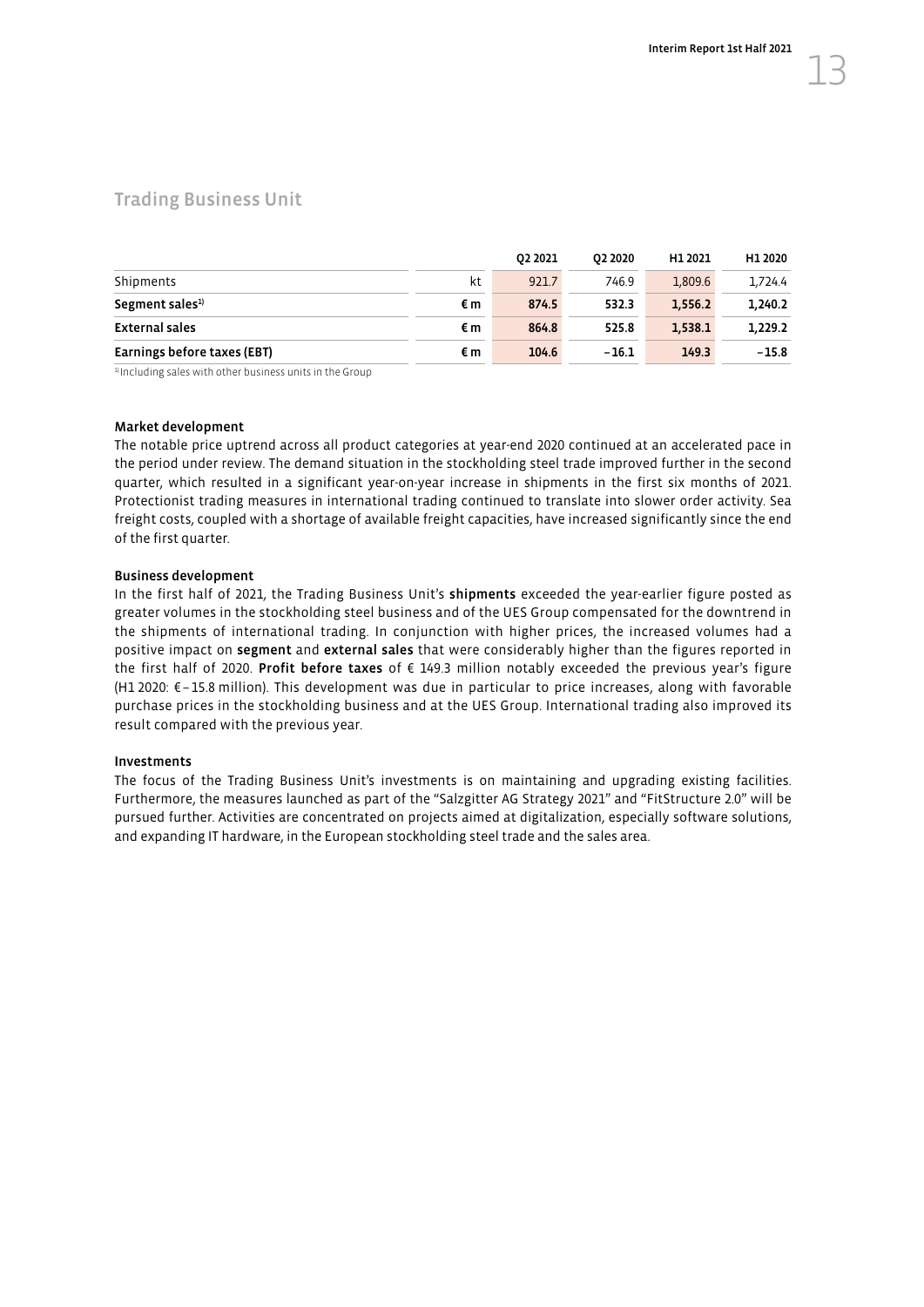## <span id="page-15-0"></span>Technology Business Unit

|                                 |    | 02 20 21 | 02 20 20 | H1 2021 | H1 2020 |
|---------------------------------|----|----------|----------|---------|---------|
| Order intake                    | €m | 390.7    | 221.2    | 748.7   | 558.4   |
| Order backlog on reporting date | €m |          |          | 819.6   | 618.2   |
| Segment sales <sup>1)</sup>     | €m | 338.5    | 264.4    | 639.5   | 574.7   |
| <b>External sales</b>           | €m | 338.4    | 264.3    | 639.3   | 574.6   |
| Earnings before taxes (EBT)     | €m | 7.4      | $-15.8$  | 32.5    | $-10.6$ |

1) Including sales with other business units in the Group

#### Market development

According to the German Engineering Federation (VDMA), order intake increased encouragingly in the first half of 2021 compared with year-earlier period, boosted by the upswing in demand. Orders rose significantly, above all from abroad and in particular from non-euro countries. Domestic demand also edged up. The dynamic situation described was also reflected in the market for packaging machinery where order activity trended upwards.

#### Business development

In the first six months of 2021, the order intake of the Technology Business Unit rose by around one third compared with the previous year's figure, thereby tracking market developments. At the KHS Group, new orders in the first half notably exceeded the year-earlier period on the back of sustained healthy demand in the project business. The order intake of the Klöckner DESMA Elastomer Group (KDE Group) and of DESMA Schuhmaschinen GmbH (KDS) also developed well. Orders on hand of the business unit, as well as segment and external sales were considerably higher year on year. With support derived from the accounting profit achieved by selling the pouch business, the KHS Group's pre-tax result significantly outperformed the yearearlier figure. The KDE Group also generated a contribution to profit, while KDS reported a slightly negative pre-tax result for the period under review despite returning to positive territory again in the second quarter. All in all, the Technology Business Unit generated a **pre-tax profit** of €32.5 million (H1 2020: € -10.6 million).

The KHS Group continues to rigorously pursue the comprehensive "KHS Future" efficiency and growth program. With a focus on reducing costs and expanding the service business, the program has made a significant contribution to lifting the result and is aimed at promoting the development of the company in the future as well in the fiercely competitive and challenging market environment.

#### Investments

In the reporting period, the Technology Business Unit continued to focus on replacement and streamlining measures. In order to ensure the ongoing optimization of organizational workflows, IT projects in Germany and in the international companies were carried out within the KHS Group. An investment program for strategic realignment is being implemented for the Chinese market.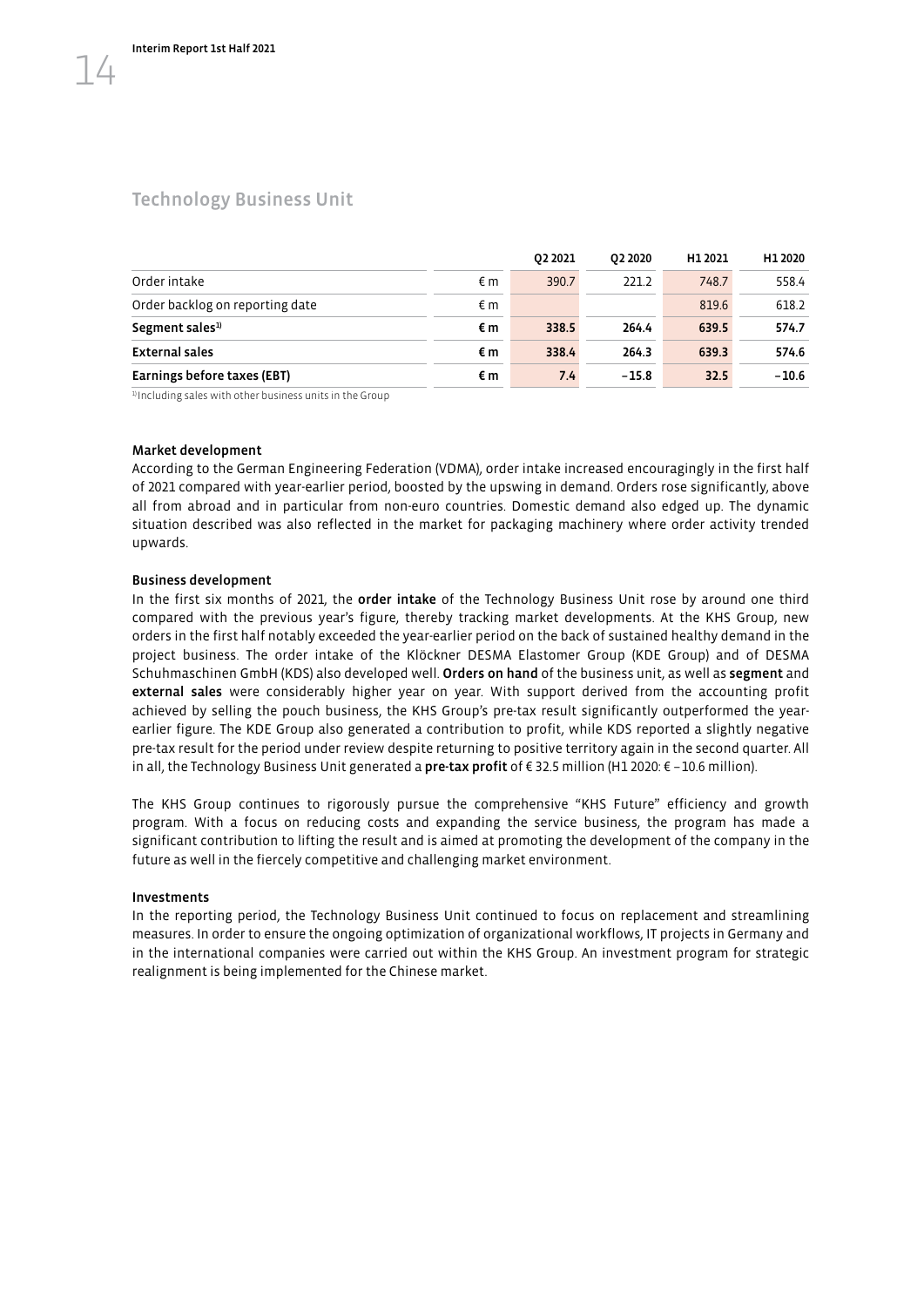# <span id="page-16-0"></span>Industrial Participations/Consolidation

|                             |    | 02 2021 | 02 2020 | H1 2021 | H1 2020 |
|-----------------------------|----|---------|---------|---------|---------|
| Sales <sup>1</sup>          | €m | 256.5   | 149.4   | 477.3   | 354.3   |
| External sales              | €m | 41.6    | 28.7    | 84.1    | 66.7    |
| Earnings before taxes (EBT) | €m | 28.8    | 38.8    | 61.8    | 17.4    |

<sup>1)</sup> Including sales with other business units in the Group

Sales in the Industrial Participations/Consolidation segment, which are based mainly on business in semifinished products with subsidiaries and external parties, rose significantly compared with the first half year of 2020 due to increased economic activity. External sales also grew substantially as against the year-earlier period.

Earnings before taxes (€ 61.8 million; H1 2020: € 17.4 million) include a contribution of € 91.0 million from the participating investment in Aurubis AG accounted for using the equity method (H1 2020: € 34.0 million). The results from the valuation of derivatives positions and net interest income from cash management of the consolidated group delivered a positive contribution (€ 2.5 million; H1 2020: € 5.7 million). The services companies that mainly operate on behalf of the Group generated a profit again. They were nevertheless unable to match the one-off proceeds from the disposal of a property that determined the year-earlier result.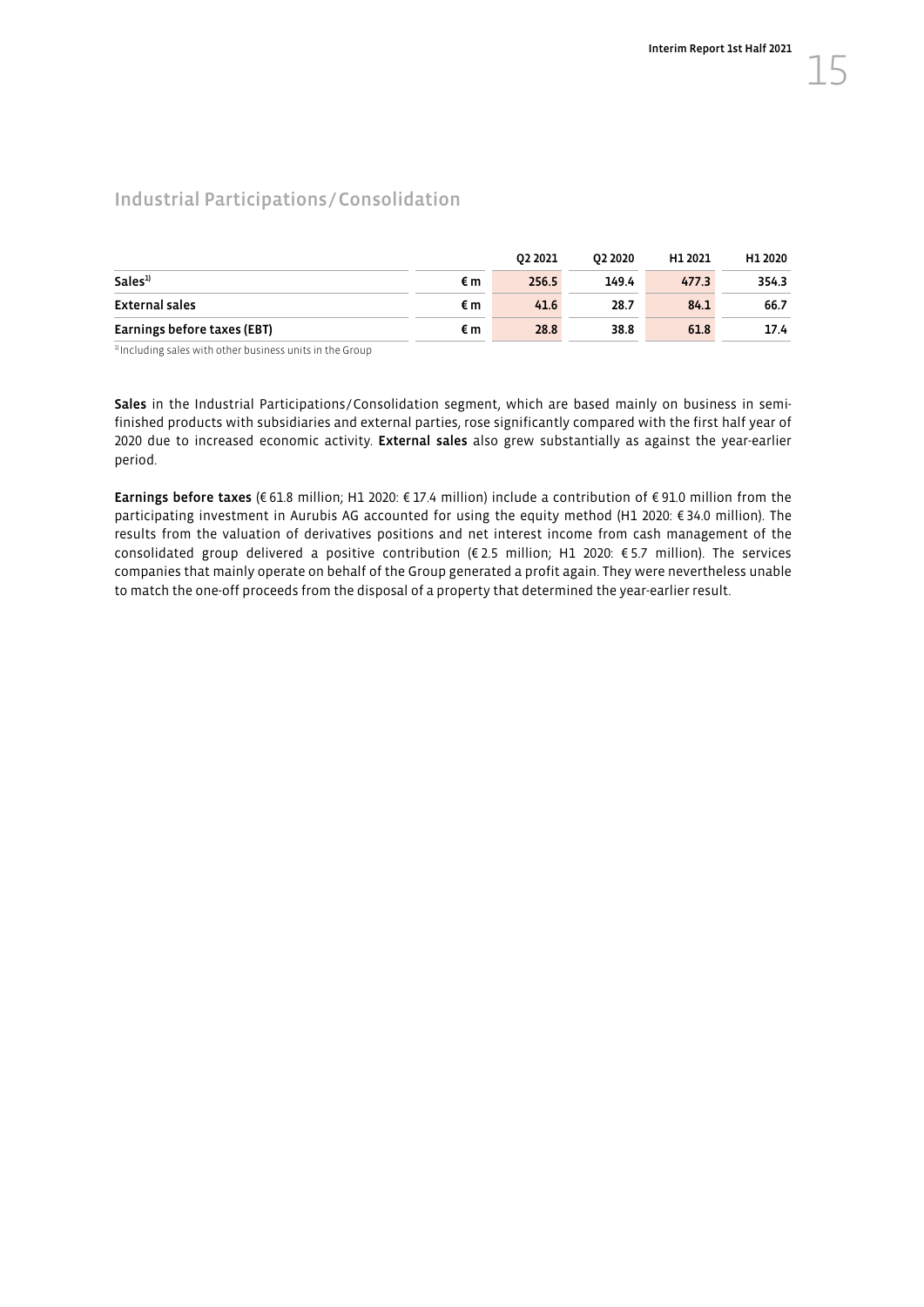# <span id="page-17-0"></span>Financial Position and Net Assets

#### Notes to the balance sheet

The total assets of the Salzgitter Group rose by € 763 million in the first half of 2021 compared with December 31, 2020.

Non-current assets dropped by €16 million as against the last reporting date. The shares in the companies accounted for using the equity method increased considerably  $(E + 67$  million). Investments in intangible assets and in property, plant and equipment (€ +160 million) almost matched the level of scheduled depreciation and amortization of fixed assets (€ –150 million) in the period under review. In addition, disposals of € 10 million were recorded. Deferred income tax assets declined in particular due to the lower level of pension provisions (€ –77 million) determined by a higher actuarial interest rate. Current assets rose by € 779 million in comparison with the corresponding reporting date. This was due in particular to the increase in trade receivables, including contract assets (€ +505 million) and the significantly higher level of inventories (€ +247 million). Moreover, current other receivables and assets also increased (€ +56 million), along with securities (€ +50 million), which was offset by a decline in cash and cash equivalents (€ –77 million).

On the liabilities side, pension provisions declined by € -129 million, with the actuarial rate of 1.4% higher than at the end of the previous year (2020/12/31: 1.1%). Equity also increased markedly on the back of the positive result (€ +320 million). With the growth in equity and higher total assets, the equity ratio continued to post a sound 33.3%. Non-current liabilities were € -136 million lower overall than the comparable figure that, along with lower pension provisions, also reflected the decline in non-current financial liabilities (€-12 million). Current liabilities rose by € 580 million. A considerable increase in trade payables, including contract liabilities (€ +537 million), along with higher other liabilities (€ +55 million) and provisions (€ +17 million) were reported compared with year-end 2020. This was offset, however, by lower current financial liabilities (€ –34 million).

At € –422 million, the net financial position settled around the level of the balance sheet date at year-end 2020 (€ –432 million). Cash investment, including securities (€ 628 million; 12/31/2020: € 659 million), was offset by liabilities of € 1,050 million (12/31/2020: € 1,091 million), of which € 845 million were owed to banks (12/31/2020: € 885 million). As before, assets and liabilities from leasing arrangements are not considered in the net financial position. The higher business volume on the balance sheet date is reflected by the significant rise in trade receivables and trade payables respectively that do not impact the net financial position until the payment date.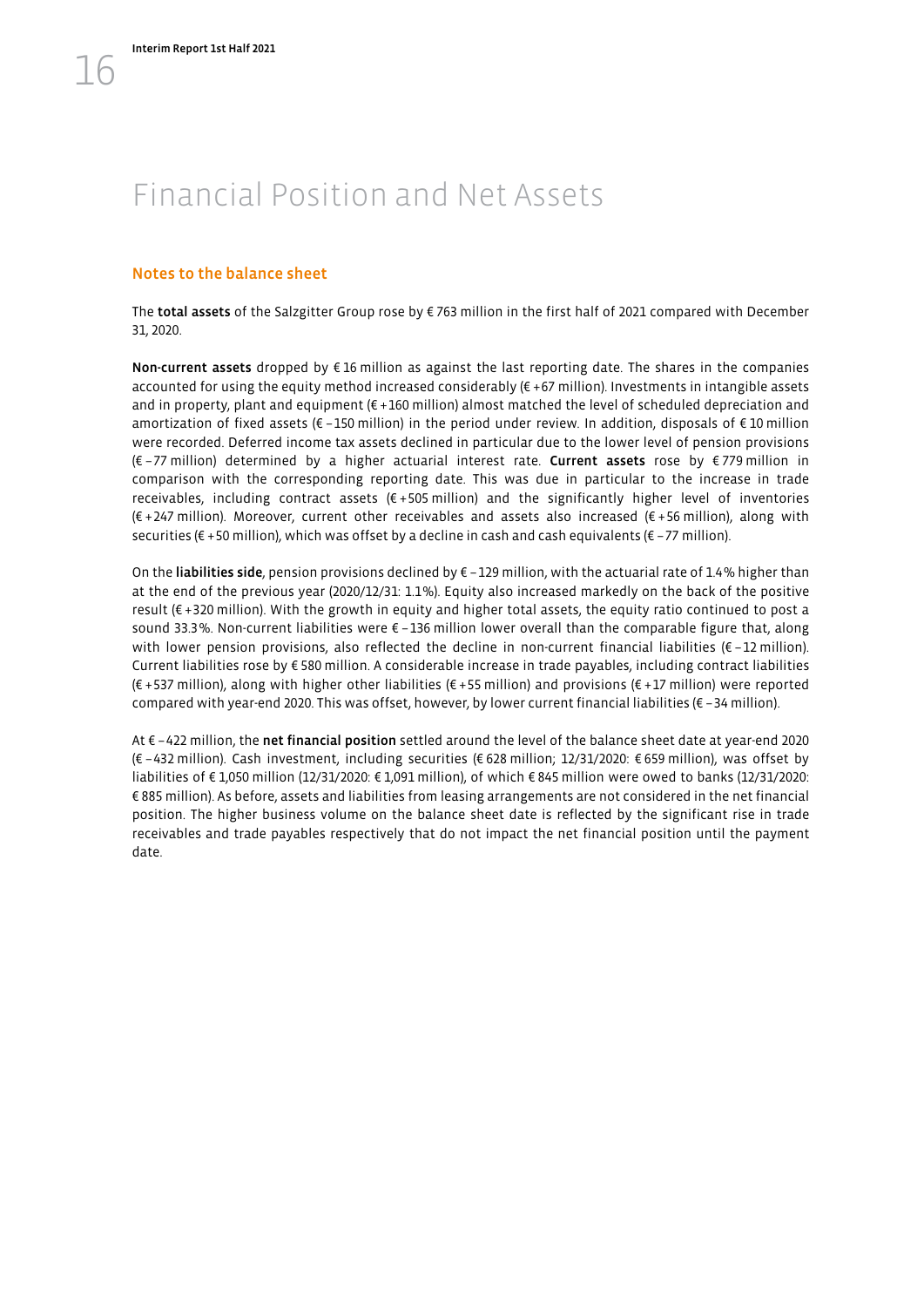#### Net financial position

#### Net financial position= Investment of funds – Financial liabilities of net financial position

| 2021/06/30 | 2020/12/31 |
|------------|------------|
| 544.6      | 621.4      |
| 0.0        | 0.0        |
| 83.1       | 37.6       |
| 627.7      | 659.0      |
|            |            |
| 1,191.4    | 1,237.7    |
| 141.3      | 146.9      |
| 1,050.1    | 1090.7     |
|            |            |
| $-422.5$   | $-431.7$   |
|            |            |

1) Securities, loans excl. valuation allowances (€ 80.1 million; previous year: € 34.6 million) and incl. other cash investments reported under other receivables and other assets (€ 3.0 million; previous year: € 3.0 million)

#### Notes to the cash flow statement

With a pre-tax profit of €306 million, a positive cash flow from operating activities of €222 million was reported (previous year: € –122 million). While the improved result had a positive influence on the operating cash flow, this was offset by the marked increase in working capital.

The cash outflow from investing activities of € –198 million (previous year: € –161 million) reflects the more restrictive approach to new investments against the backdrop of the progress of the two major strategic projects and mainly comprises disbursements for investments in intangible assets and property, plant, and equipment (€ –156 million; previous year: € –198 million). In addition, funds were invested in long-term cash investments (€ –50 million).

The repayments of loans and interest payments resulted in a negative cash outflow from financing activity (€ –106 million; previous year: € –13 million).

As a result of the negative overall cash flow, cash and cash equivalents ( $\epsilon$  545 million) decreased accordingly compared with December 31, 2020 (€ 621 million).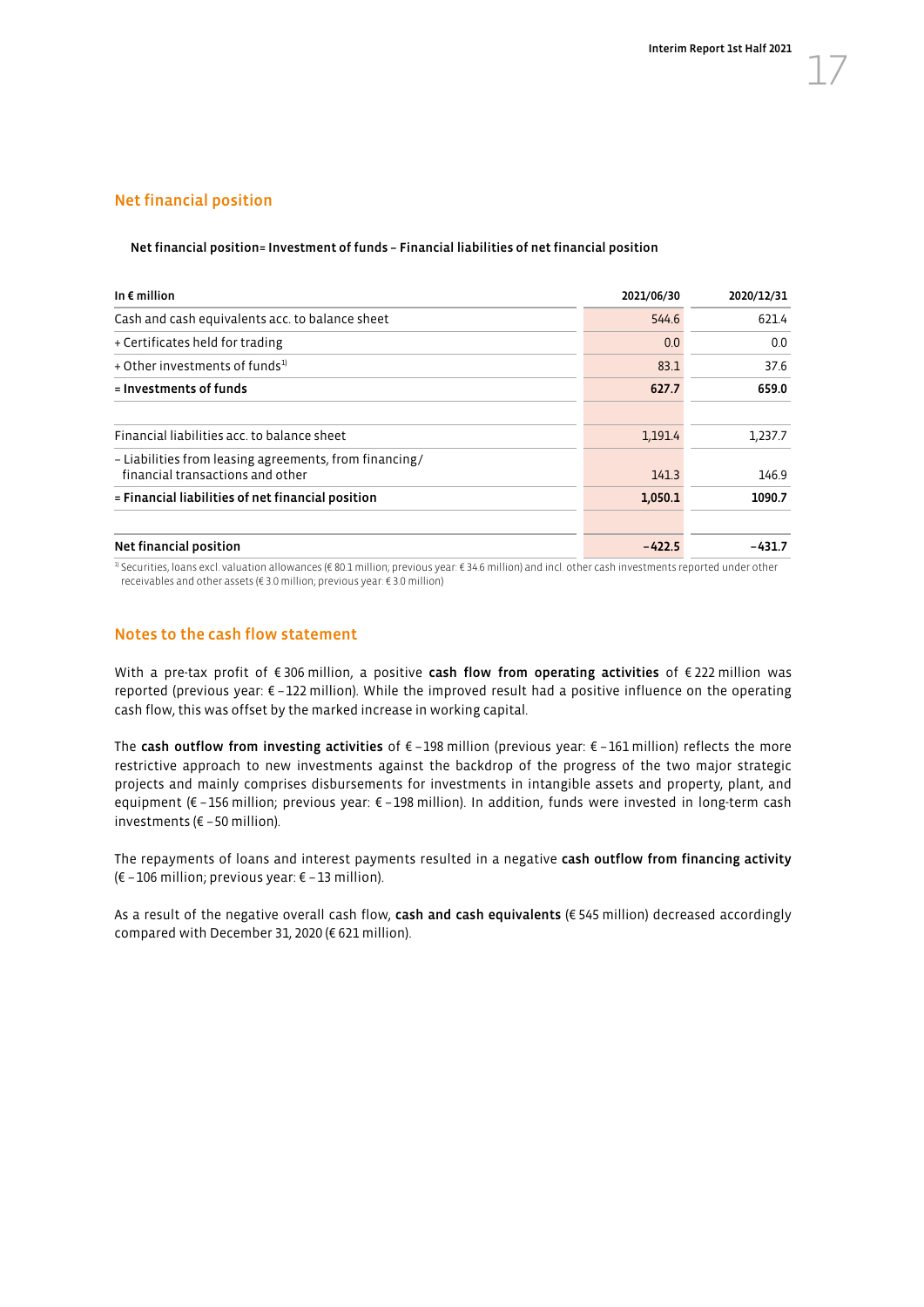# <span id="page-19-0"></span>Employees

| 2021/06/30<br>2020/12/31                    |        |        |        |  |  |
|---------------------------------------------|--------|--------|--------|--|--|
| Core workforce <sup>1)</sup>                | 22,414 | 22,604 | - 190  |  |  |
| Strip Steel Business Unit                   | 5,980  | 5,999  | $-19$  |  |  |
| Plate/Section Steel Business Unit           | 2,245  | 2,272  | $-27$  |  |  |
| Mannesmann Business Unit                    | 4,325  | 4,366  | $-41$  |  |  |
| <b>Trading Business Unit</b>                | 1,936  | 1,946  | $-10$  |  |  |
| Technology Business Unit                    | 5,328  | 5,433  | $-105$ |  |  |
| Industrial Participations/<br>Consolidation | 2,600  | 2,588  | 12     |  |  |
| Apprentices, students, trainees             | 1,076  | 1,264  | $-188$ |  |  |
| Non-active age-related part-time employment | 536    | 548    | $-12$  |  |  |
| <b>Total workforce</b>                      | 24,026 | 24,416 | -390   |  |  |

Rounding differences may occur due to pro-rata shareholdings.<br><sup>1)</sup> Excluding executive body members

As of June 30, 2021, the core workforce of the Salzgitter Group numbered 22,414 employees, which is 190 people less than at the end of the financial year 2020.

A total of 169 trainees were hired during the reporting period, 124 of whom were given temporary contracts. A counter effect emanated above all from employees of the company reaching retirement age or going into nonactive age-related part-time.

The total workforce stood at 24,026 persons.

The number of temporary staff outsourced stood at 1,003 on June 30, 2021, which is 215 persons more than on the previous year's reporting date.

Along with numerous measures to deal with the coronavirus pandemic and to safeguard health and prevent infection, we implemented a comprehensive monitoring system back in 2020 that has created transparency concerning infections across the entire Group. To cushion the impact of the pandemic and for the purpose of securing liquidity, parts of the Group continued to work short-time, although this option has clearly diminished compared with the high levels still posted in the summer of 2020. At the end of the reporting period, short time work affected 358 employees in the domestic Group entities, mainly in the companies of the Salzgitter Mannesmann Stahlservice GmbH, Salzgitter Europlatinen GmbH and DESMA Schuhmaschinen GmbH.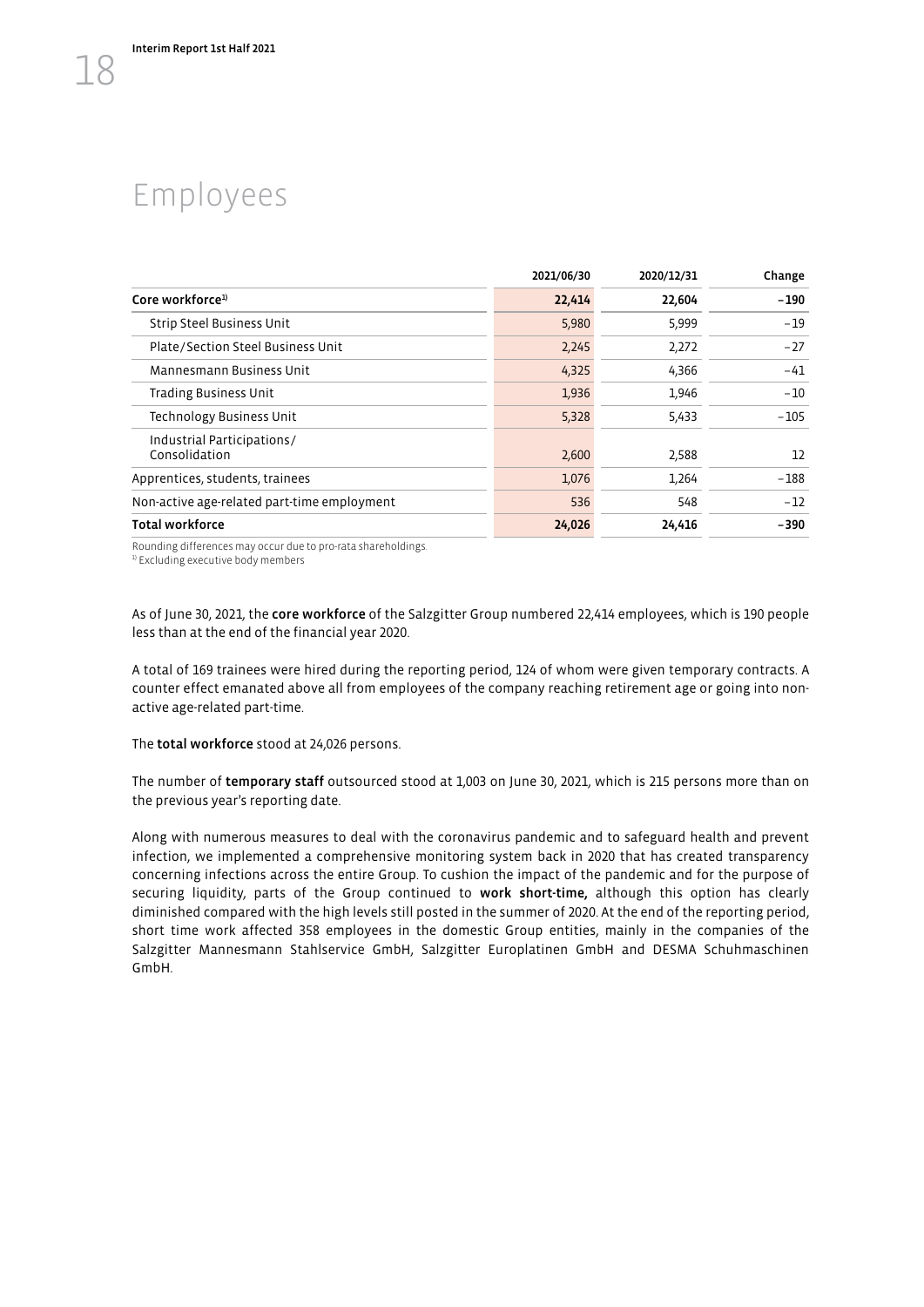# <span id="page-20-0"></span>Forecast, Opportunities and Risk Report

Compared with the previous year, the business units anticipate that business in the financial year 2021 will develop as follows:

Based on a high level of orders on hand, the Strip Steel Business Unit anticipates demand that will fully utilize capacity over the course of 2021 despite the ongoing pandemic situation, along with considerably improved, very high price levels compared with the previous year and in a multi-year comparison. On the raw materials front, significantly higher operating costs are forecast for iron ore and coking coal. In view of the sufficient volumes of slabs available within the group of companies, one blast furnace will remain out of operation until November. Supported by further additional effects from the "FitStructure 2.0" program of measures, we assume a significant increase in sales and a very gratifying pre-tax profit of more than € 300 million for the business unit.

In view of activities on the heavy plate market continuing their uptrend in the second quarter, we anticipate a stable, healthy demand over the remainder of the year in the Plate / Section Steel Business Unit, accompanied by rising heavy plate imports. The recently still weak international tubes business is showing the first signs of recovery in view of various different projects. Whether these developments can generally be interpreted as a trend reversal is currently not foreseeable. In the section steel business, we predict a volatile market environment that will fundamentally continue to focus on the short-term, although a somewhat longer-term capacity utilization of plants can currently be ensured. Thanks to the improved market situation and further efficiency gains from implementing "Fit Structure 2.0", we assume that the situation will gradually improve for the business unit over the course of the year. Consequently, we expect a notable increase in sales compared with the previous year and a return to the profit zone.

In 2021, the Mannesmann Business Unit is reporting an improved market situation, especially in the precision tubes segment, compared with the previous year that was impacted by the coronavirus pandemic. Despite the "Qatar gas" project that secures basic capacity utilization in the EUROPIPE Group's German plant, insufficient demand nevertheless continues to prevail in the large-diameter pipes business. The booking situation at Mannesmann Grossrohr GmbH should improve in the second half of the year, however. Similarly, we expect an uptrend in volumes to resume in the medium-diameter line pipe segment. The precision tubes companies started off the new year with a very healthy volume of orders on hand – boosted by demand rebounding, especially in the automotive industry – and report that the market is continuing its pleasing recovery. We also anticipate growing demand in the stainless steel segment. All in all, we expect significant growth in shipment volumes for the business unit and, in conjunction with the increase in input materials prices, a higher sales level. Supported by further savings from measures implemented, the pre-tax result will be tangibly improved while nevertheless remaining in negative territory.

The Trading Business Unit anticipates business will continue to develop well for its companies, although the exceptionally good earnings situation of the first half year cannot be expected to repeat in these dimensions in the full year. We assume that selling price growth rates will slow and that prices will remain at a high level. Given rising inventory valuations, the very good profit level of the first half year, particularly in the stockholding steel trade, should therefore return to normal terrain as the end of the financial year approaches. Despite the ongoing difficult trading conditions experienced in international trading, shipment volumes are expected to rise. All in all, we expect the business unit to deliver considerably higher shipment and sales figures that should translate into earnings before taxes that are notably higher than in the previous year.

As a result of the higher level of incoming orders at the end of 2020 and order intake in the first six months of 2021 that exceeded the year-earlier period, the companies of the Technology Business Unit predict a sustained, healthy order situation in the second half of the year as well. In view of the rigorous expediting of the "KHS Future" program and the marketing and sales of new, innovative products, we predict improved profitability of the KHS Group, accompanied by considerable growth in order intake and sales. Gaining additional market shares in the standard business in particular should bolster this positive trajectory. The two DESMA specialist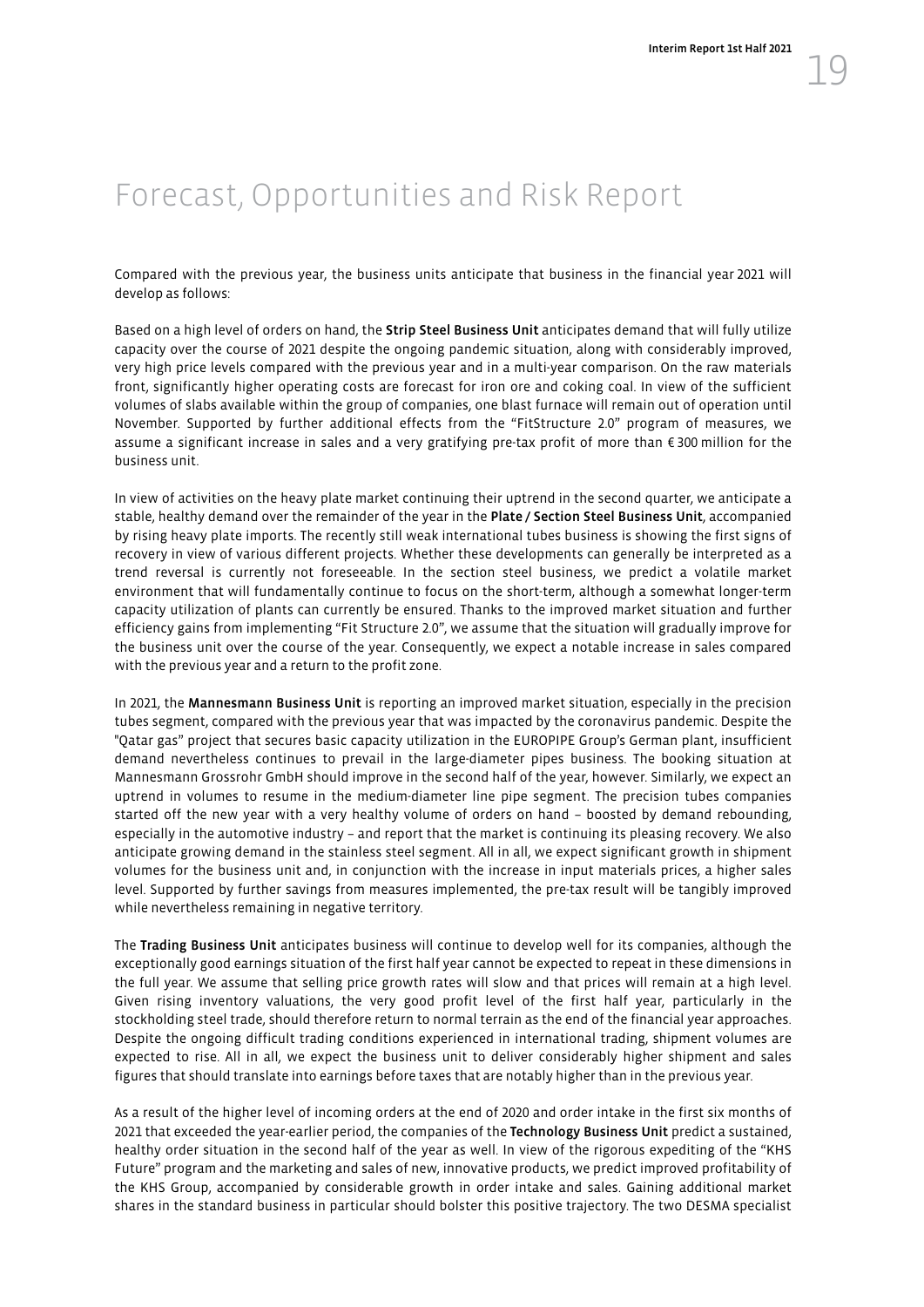mechanical engineering companies expect the market to rebound, as well as discernible improvement in the earnings situation, also thanks to a program of cost cutting measures. Consequently, sales in the business unit as a whole are expected to be higher compared with the previous-year period, along with a significant increase in pre-tax profit that will derive additional, positive influence from non-recurrent effects.

Provided that the market continues its stable development in the second half of the year despite the latent COVID-19 crisis, we affirm our forecast for the financial year 2021 that was revised upward in June and anticipate the following for the Salzgitter Group:

- an increase in sales to more than €9 billion,
- a pre-tax profit of between € 400 million and € 600 million, and
- a return on capital employed (ROCE) that is tangibly above the previous year's figure.

We also make reference to the fact that further opportunities and risks from currently unforeseeable trends in selling prices, input material prices and capacity level developments, as well as changes in the exchange rates, may still considerably affect performance in the course of the financial year 2021. The resulting fluctuation in the consolidated pre-tax result may be within a considerable range, either to the positive or to the negative.

#### Risk management

At the time of reporting there were no risks that could endanger the Salzgitter Group as a going concern. With regard to the individual opportunities and risks, we make reference to the Annual Report 2020.

While the economic institutions predict growth rates of between three and four percent in the next two years, they nevertheless also refer to economic risks. The combination of materials shortages in the various sectors – particularly building materials and in the semiconductor industry – and concerns about renewed coronavirus restrictions could abruptly put the brakes on economic recovery and consequently also impact the steel industry.

Back in 2020 we had already initiated an extensive program of measures in response to the COVID-19 pandemic to secure the result and the liquidity. This program was designed to be deployed at short notice and in a targeted manner depending on economic developments. Despite the good state of the economy, we are operating in a phase of limited planning reliability. We nevertheless consider ourselves well equipped to master this situation of considerably greater challenges placed on opportunity and risk management. Our business policy, which takes due account of risks and is geared toward sustainability, and the sound strategic alignment of the Salzgitter Group form the basis for this assessment.

The development of prices in the sales and procurement markets, as well as of energy prices and exchange rates (above all, USD/EUR) is particularly important for the Salzgitter Group. The associated earnings effects for risks have been factored in for the companies in the current year to the extent foreseeable. In order to minimize further business risks, we monitor the relevant trends and take account of them in risk forecasts. This is also true of potential restrictions resulting from financial or political measures affecting international business.

#### Sectoral risks

In order to protect the EU steel market from redirections of steel imports in response to US special duties levied on steel, the EU Commission enacted safeguards in the form of tariff quotas in July 2018. In June 2021, the EU Member States decided to extend the safeguards in the current form by another three years. As a result, drastic increases in imports in the course of the economic recovery have been largely averted for the time being. The EU Commission has nevertheless provided for several conditional reviews that will scrutinize both the form of the measures taken and their existence. This being the case, the safeguards could already expire as early as summer 2022.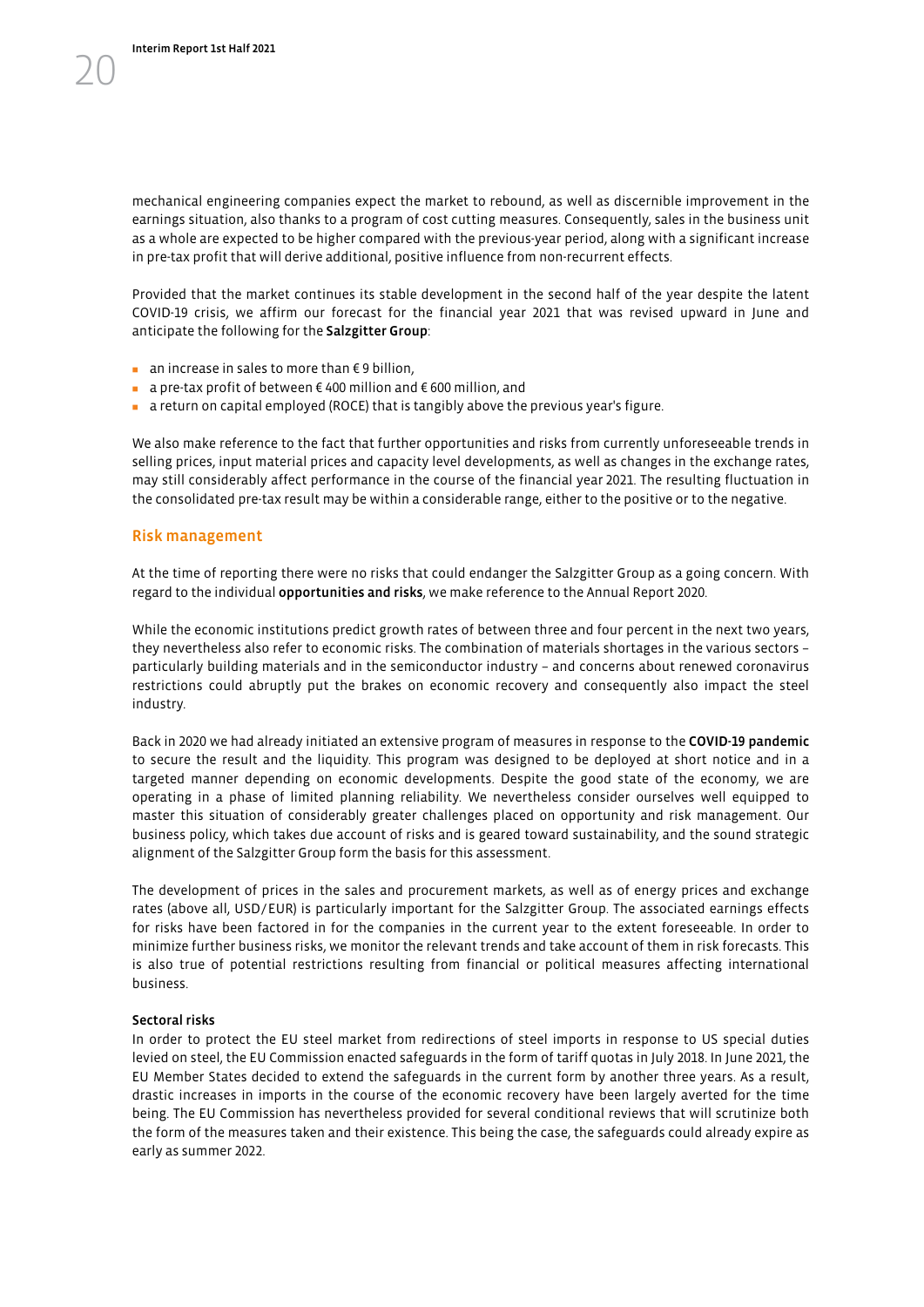Along with the EU, many non-EU countries have responded with their own safeguard measures for steel products in view of to the US import duties introduced in 2018. These developments are a hindrance to exports and pose the threat of additional redirections into the EU market. Some Group companies – for instance in the Plate/Section Steel Business Unit in Canada – are also directly impacted by new safeguard measures such as anti-dumping duties.

The start of the second half of 2021 will see other risks arising from trading policies. Numerous safeguard measures were enforced in 2016 and 2017, particularly against China. These measures will either expire after five years or, upon application by the EU producers and analysis by the EU Commission, could be extended by another five years. There is a risk that the EU Commission may not extend the existing safeguard measures and exports from the countries affected would once more have unhindered access to the EU market.

Other risks arise from the attempts of importers to obviate the existing trade defense measures, thereby voiding their effectiveness. To counteract such practices, the flow of goods is being monitored on an ongoing basis and potential breaches are passed on via Eurofer, the European Steel Association, to the EU Commission and the EU anti-corruption authority OLAF.

With regard to retracting the US 232 measures on steel imports, negotiations between the US and the EU will take place over the course of the second half of the year. To date, there are no known indications of special duties being lifted in the US.

The US sanction policy continues to present risks for future business activity, also with regard to Russia and Iran. The US imposed new sanctions on Russia in response to the Nawalny case in March. Potential transactions are examined externally in advance.

Possible burdens from these issues are regularly factored into regular Group earnings forecasts.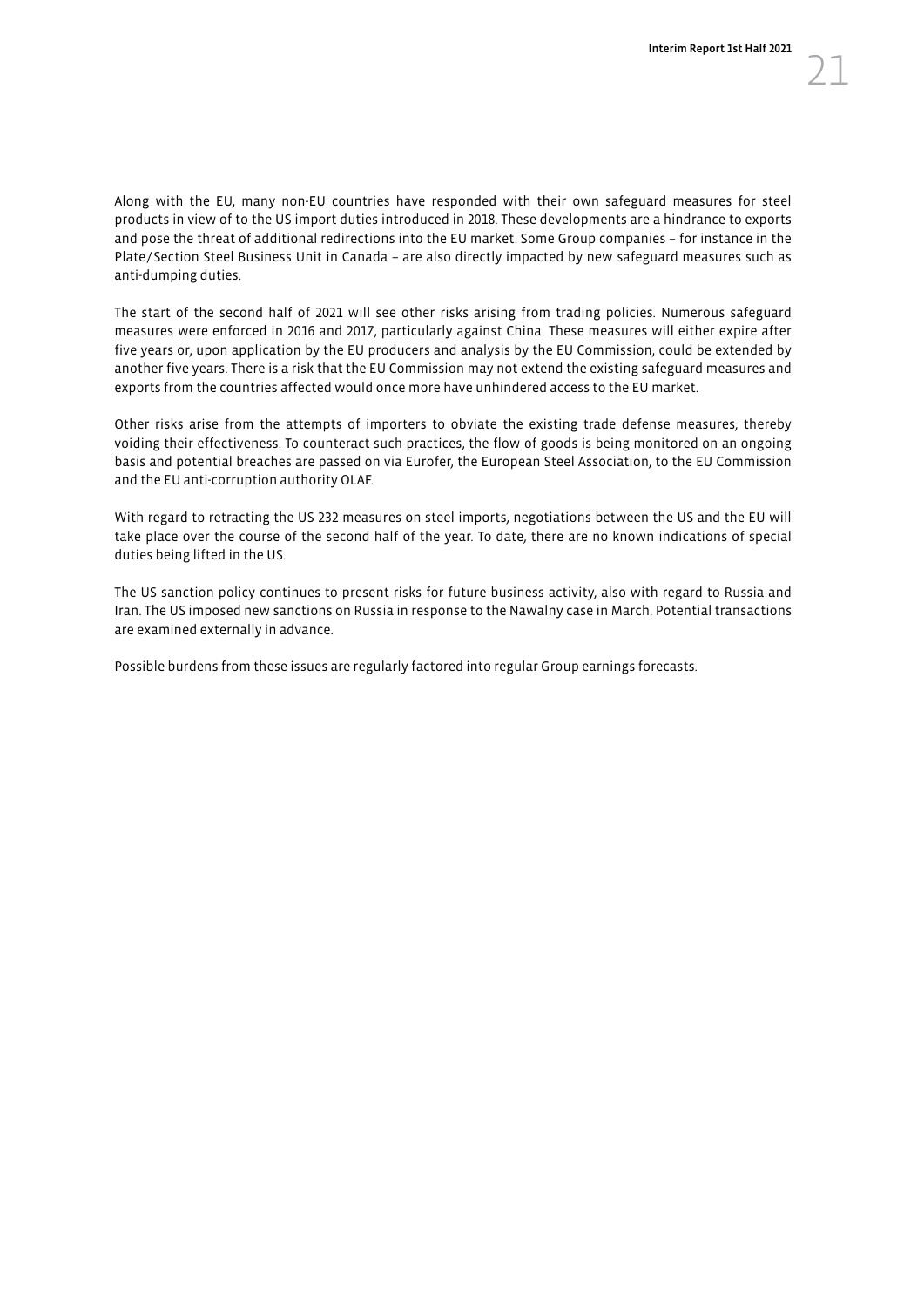# <span id="page-23-0"></span>Interim Financial Statements

## I. Consolidated income statement

| In $\epsilon$ million                                                                   | Q2 2021  | Q2 2020  | H1 2021  | H1 2020  |
|-----------------------------------------------------------------------------------------|----------|----------|----------|----------|
| Sales                                                                                   | 2,341.4  | 1,522.7  | 4.435.5  | 3,631.0  |
| Increase/decrease in finished goods and work in process/other<br>own work capitalized   | 106.4    | $-20.7$  | 88.2     | $-57.2$  |
| <b>Total operating performance</b>                                                      | 2.447.8  | 1,502.0  | 4,523.7  | 3,573.8  |
| Other operating income                                                                  | 60.1     | 42.9     | 174.9    | 132.9    |
| Cost of materials                                                                       | 1,592.7  | 994.6    | 2,925.8  | 2,373.3  |
| Personnel expenses                                                                      | 446.9    | 407.0    | 871.2    | 846.0    |
| Amortization and depreciation of intangible assets and<br>property, plant and equipment | 75.6     | 74.6     | 149.9    | 148.7    |
| Other operating expenses                                                                | 244.2    | 201.2    | 509.3    | 462.1    |
| Result from impairment losses and reversal of impairment<br>losses of financial assets  | 4.9      | $-6.5$   | 3.5      | $-8.9$   |
| Income from shareholdings                                                               | 0.6      | 2.1      | 0.6      | 2.1      |
| Result from investments accounted for using the equity<br>method                        | 46.3     | 51.6     | 82.5     | 33.3     |
| Finance income                                                                          | 1.6      | 1.5      | 3.5      | 3.9      |
| Finance expenses                                                                        | 13.4     | 12.6     | 26.6     | 34.8     |
| Earnings before taxes (EBT)                                                             | 188.4    | $-96.4$  | 305.7    | $-127.8$ |
| Income tax                                                                              | 34.3     | 4.6      | 75.1     | 16.9     |
| <b>Consolidated result</b>                                                              | 154.1    | $-101.0$ | 230.6    | $-144.7$ |
| Amount due to Salzgitter AG shareholders                                                | 152.4    | $-101.4$ | 227.3    | $-146.1$ |
| Minority interest                                                                       | 1.6      | 0.5      | 3.3      | 1.4      |
|                                                                                         |          |          |          |          |
| Appropriation of profit                                                                 |          |          |          |          |
| Consolidated result                                                                     | 154.1    | $-101.0$ | 230.6    | $-144.7$ |
| Profit carried forward from the previous year                                           |          |          |          | 12.1     |
| Minority interest in consolidated net result                                            | 1.6      | 0.5      | 3.3      | 1.4      |
| Dividend payment                                                                        |          |          |          |          |
| Transfer from $(+)/$ to $(-)$ other retained earnings                                   | $-152.4$ | 101.4    | $-227.3$ | 146.1    |
| Unappropriated retained earnings of Salzgitter AG                                       | 0.0      | 0.0      | 0.0      | 12.1     |
| Earnings per share (in $\xi$ ) - basic                                                  | 2.82     | $-1.88$  | 4.20     | $-2.70$  |
| Earnings per share (in $\xi$ ) - diluted                                                |          | $-1.88$  |          | $-2.70$  |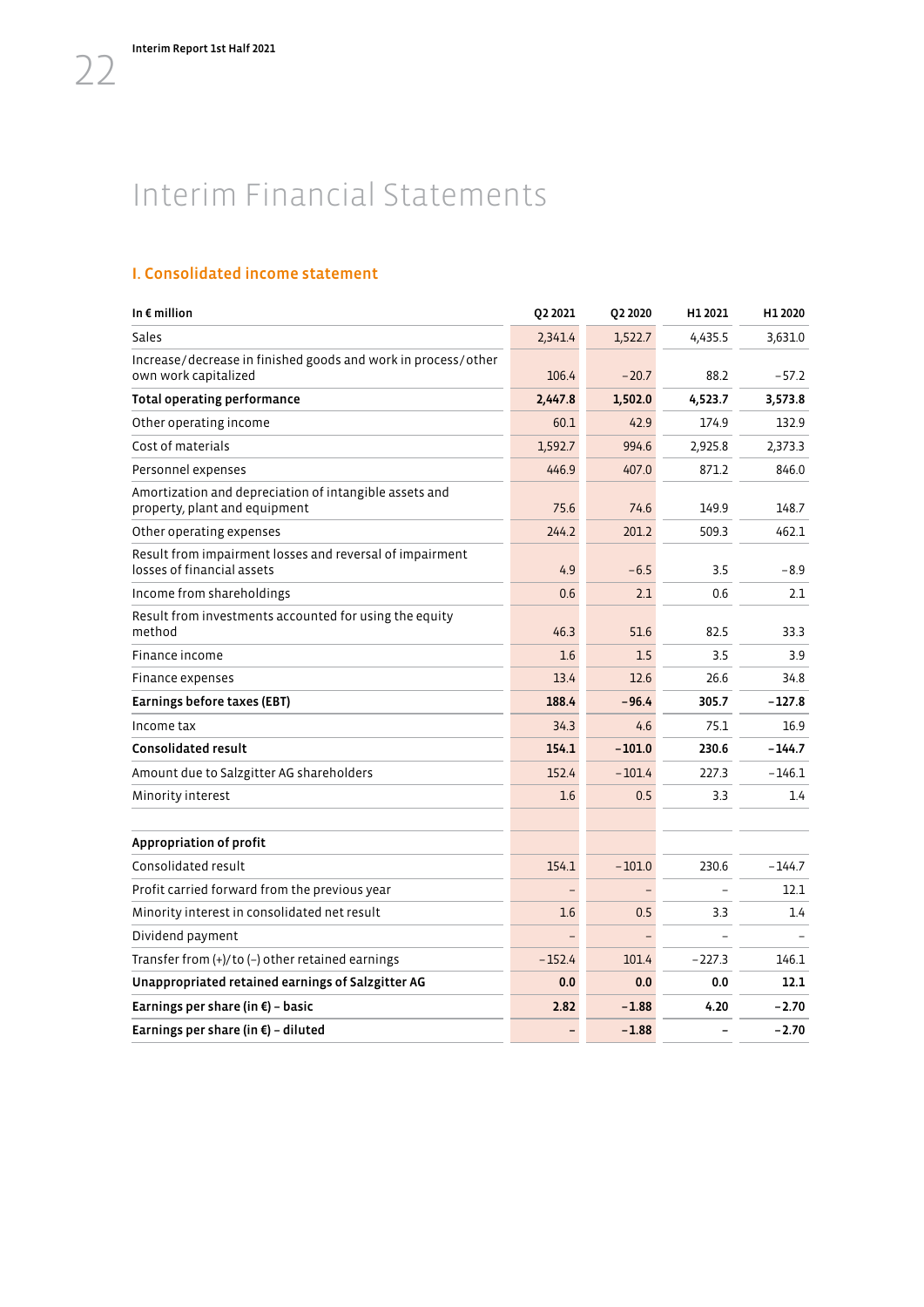# II. Statement of comprehensive income

| In $\epsilon$ million                                                                     | Q2 2021                  | H1 2021 | Q2 2020  | H1 2020  |
|-------------------------------------------------------------------------------------------|--------------------------|---------|----------|----------|
| <b>Consolidated result</b>                                                                | 154.1                    | 230.6   | $-101.0$ | $-144.7$ |
|                                                                                           |                          |         |          |          |
| Recycling                                                                                 |                          |         |          |          |
| Changes in value from currency translation                                                | 0.3                      | 9.5     | $-3.2$   | $-16.7$  |
| Changes in value from cash flow hedges                                                    | 15.8                     | 5.8     | 5.0      | $-10.3$  |
| Fair value change                                                                         | 16.1                     | 2.5     | 4.1      | $-11.6$  |
| Recognition with effect on income                                                         | $-0.2$                   | 3.3     | 0.9      | 1.2      |
| Deferred taxes                                                                            |                          |         |          |          |
| Changes in the value of investments in companies accounted<br>for using the equity method | $-3.7$                   | 0.6     | $-6.0$   | $-3.2$   |
| Fair value change                                                                         | $-4.5$                   | $-4.5$  | $-4.9$   | -4.9     |
| Recognition with effect on income                                                         | $\overline{\phantom{0}}$ |         |          |          |
| Currency translation                                                                      | $-1.0$                   | 3.4     | $-1.4$   | 1.4      |
| Deferred taxes                                                                            | 1.7                      | 1.7     | 0.3      | 0.3      |
| Deferred taxes on other changes without effect on income                                  | 0.3                      | $-0.7$  | $-0.1$   | $-0.3$   |
| Subtotal                                                                                  | 12.7                     | 15.2    | $-4.3$   | $-30.5$  |
| Non-recycling                                                                             |                          |         |          |          |
| Changes in equity instruments measured at fair value without<br>effect on income          |                          |         |          |          |
| Fair value change                                                                         | $\overline{a}$           |         |          |          |
| Deferred taxes                                                                            |                          |         |          |          |
| Remeasurements                                                                            | $-0.4$                   | 81.7    | $-82.3$  | 27.9     |
| Remeasurement of pensions                                                                 | $-0.2$                   | 106.9   | $-106.4$ | 36.4     |
| Deferred taxes                                                                            | $-0.2$                   | $-25.2$ | 24.1     | $-8.4$   |
| Changes in the value of investments in companies accounted<br>for using the equity method | 1.9                      | 1.9     | 10.9     | 10.9     |
| Subtotal                                                                                  | 1.5                      | 83.6    | $-71.4$  | 38.8     |
|                                                                                           |                          |         |          |          |
| Other comprehensive income                                                                | 14.2                     | 98.8    | $-75.7$  | 8.3      |
|                                                                                           |                          |         |          |          |
| Total comprehensive income                                                                | 168.3                    | 329.4   | $-176.6$ | $-136.4$ |
|                                                                                           |                          |         |          |          |
| Total comprehensive income due to Salzgitter AG shareholders                              | 166.6                    | 326.1   | $-177.1$ | $-137.8$ |
| Total comprehensive income due to minority interest                                       | 1.6                      | 3.3     | 0.5      | 1.4      |
|                                                                                           | 168.2                    | 329.4   | $-176.6$ | $-136.4$ |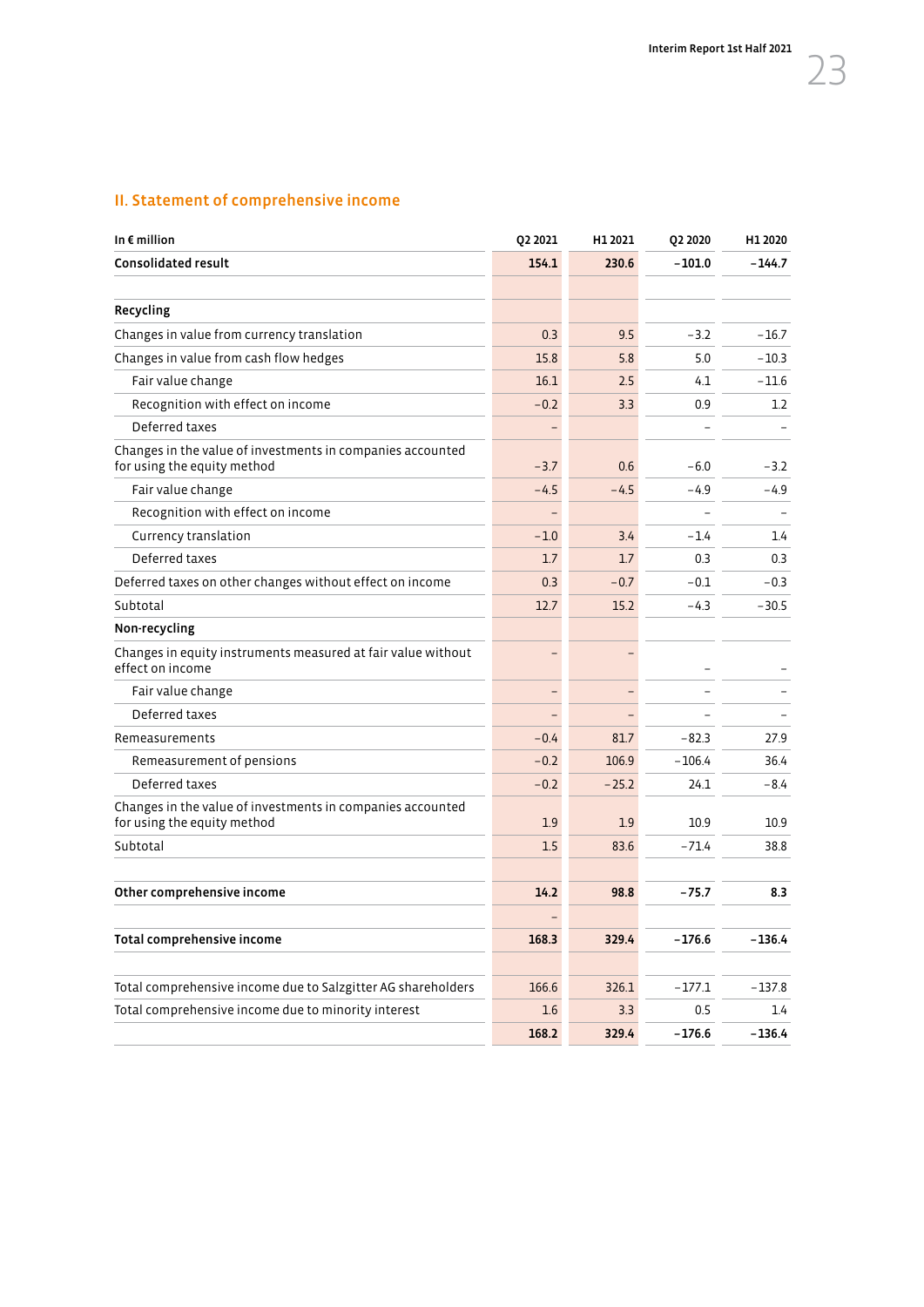## III. Consolidated balance sheet

| Assets in $\epsilon$ m                                         | 2021/06/30 | 2020/12/31 |
|----------------------------------------------------------------|------------|------------|
| Non-current assets                                             |            |            |
| Intangible assets                                              | 215.0      | 223.1      |
| Property, plant and equipment                                  | 2,209.0    | 2,200.5    |
| Investment property                                            | 80.8       | 81.5       |
| <b>Financial assets</b>                                        | 53.1       | 54.6       |
| Investments in companies accounted for using the equity method | 1,236.5    | 1,169.1    |
| Trade receivables                                              | 9.4        | 11.0       |
| Other receivables and other assets                             | 18.3       | 22.3       |
| Income tax assets                                              | 2.2        | 0.5        |
| Deferred income tax assets                                     | 404.7      | 481.9      |
|                                                                | 4,229.0    | 4,244.5    |
| <b>Current assets</b>                                          |            |            |
| Inventories                                                    | 2,181.1    | 1,933.7    |
| Trade receivables                                              | 1,416.0    | 923.9      |
| Contract assets                                                | 313.3      | 300.2      |
| Other receivables and other assets                             | 244.2      | 188.3      |
| Income tax assets                                              | 21.2       | 23.7       |
| Securities                                                     | 49.9       | 0.0        |
| Cash and cash equivalents                                      | 544.6      | 621.4      |
|                                                                | 4,770.3    | 3,991.2    |
| Assets available for sale                                      | 1.4        | 1.7        |
|                                                                | 4,771.7    | 3,992.9    |
|                                                                | 9,000.7    | 8,237.4    |
|                                                                |            |            |
| Equity and liabilities in $\epsilon$ million                   | 2021/06/30 | 2020/12/31 |
| Equity                                                         |            |            |
| Subscribed capital                                             | 161.6      | 161.6      |
| Capital reserve                                                | 257.0      | 257.0      |
| Retained earnings                                              | 2,902.9    | 2,594.5    |
| Other reserves                                                 | 37.7       | 26.4       |
| Unappropriated retained earnings                               | 0.0        | 0.0        |
|                                                                | 3,359.2    | 3,039.5    |
| Treasury shares                                                | $-369.7$   | $-369.7$   |
|                                                                | 2,989.5    | 2,669.8    |
| Minority interest                                              | 9.0        | 9.1        |
|                                                                | 2,998.5    | 2,678.9    |
| <b>Non-current liabilities</b>                                 |            |            |
|                                                                |            |            |
| Provisions for pensions and similar obligations                | 2,170.1    | 2,298.6    |
| Deferred tax liabilities<br>Income tax liabilities             | 73.6       | 73.9       |
|                                                                | 30.4       | 30.4       |
| Other provisions                                               | 274.5      | 267.1      |
| <b>Financial liabilities</b>                                   | 737.3      | 749.4      |
| Other liabilities                                              | 54.3       | 57.1       |
|                                                                | 3,340.2    | 3,476.4    |
| <b>Current liabilities</b>                                     |            |            |
| Other provisions                                               | 227.0      | 210.4      |
| <b>Financial liabilities</b>                                   | 454.1      | 488.3      |
| Trade payables                                                 | 1,231.4    | 802.4      |
| Contract liabilities                                           | 381.0      | 272.8      |
| Income tax liabilities                                         | 10.9       | 5.5        |
| Other liabilities                                              | 357.6      | 302.8      |
|                                                                | 2,662.0    | 2,082.1    |
|                                                                | 9,000.7    | 8,237.4    |
|                                                                |            |            |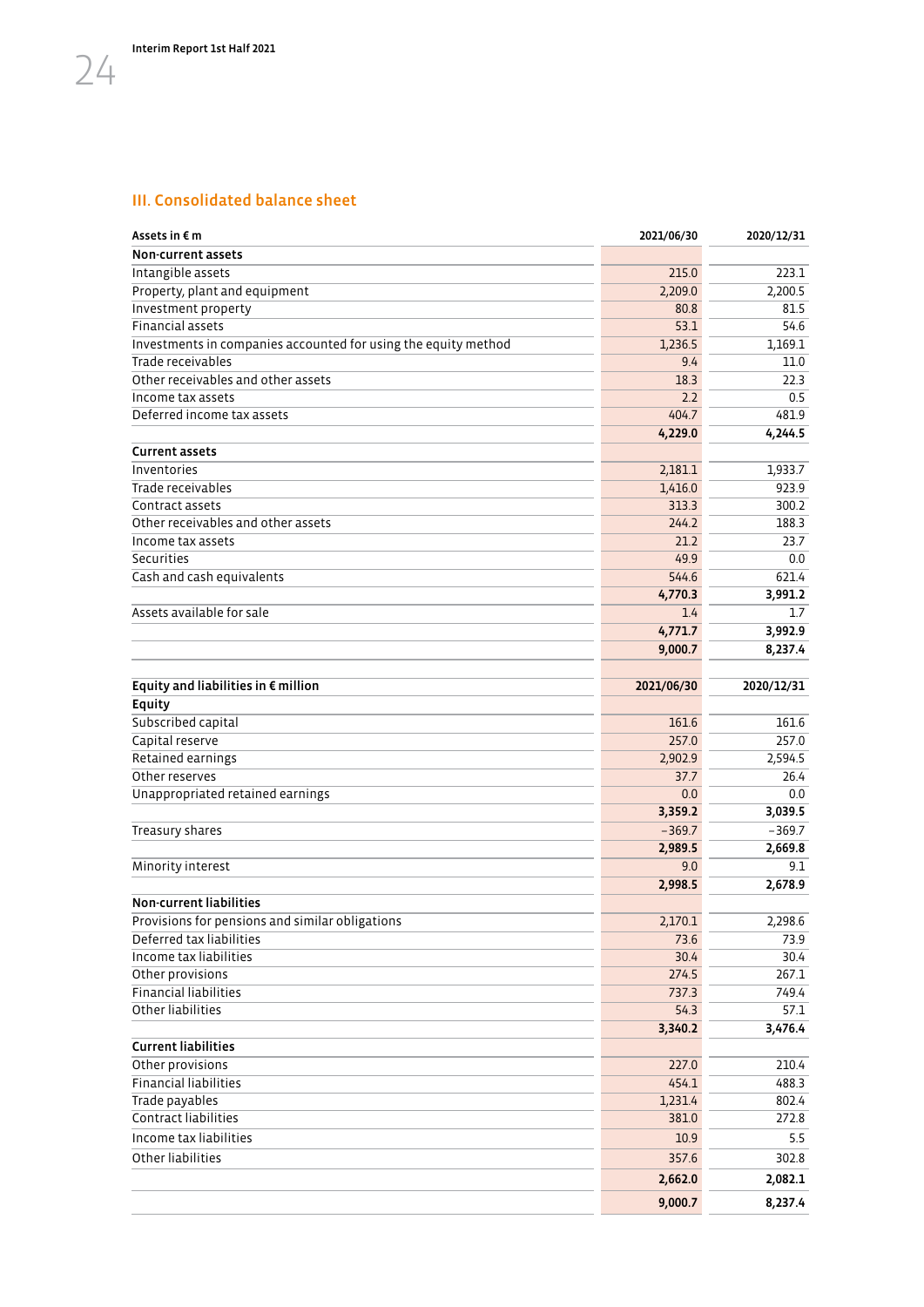## IV. Cash flow statement

| In $\epsilon$ million                                                                                                         | H1 2021  | H1 2020  |
|-------------------------------------------------------------------------------------------------------------------------------|----------|----------|
| Earnings before taxes (EBT)                                                                                                   | 305.7    | $-127.8$ |
| Depreciation write-downs (+) / write-ups (-) of non-current assets                                                            | 149.5    | 148.5    |
| Income tax paid $(-)$ / refunded $(+)$                                                                                        | $-10.1$  | $-5.1$   |
| Other non-cash expenses (+)/income (-)                                                                                        | 10.9     | 37.5     |
| Interest expenses                                                                                                             | 26.5     | 32.7     |
| Gain (-) / loss (+) from the disposal of non-current assets                                                                   | 0.8      | $-12.1$  |
| Increase (-) / decrease (+) in inventories                                                                                    | $-238.4$ | 189.9    |
| Increase (-) / decrease (+) in trade receivables and other assets not attributable<br>to investment or financing activities   | $-535.8$ | $-0.1$   |
| Use of provisions affecting payments, excluding income tax provisions                                                         | $-94.0$  | $-110.2$ |
| Increase (+) / decrease (-) in trade payables and other liabilities not attributable<br>to investment or financing activities | 607.0    | $-275.0$ |
| Cash outflow/inflow from operating activities                                                                                 | 222.1    | $-121.5$ |
|                                                                                                                               |          |          |
| Cash inflow from the disposal of intangible assets, property, plant and<br>equipment and investment properties                | 4.3      | 23.2     |
| Cash outflow for investments in intangible assets, property, plant and<br>equipment and investment properties                 | $-156.4$ | $-198.3$ |
| Cash inflow from investments of funds                                                                                         |          | 9.9      |
| Payments for financial investments                                                                                            | $-50.0$  |          |
| Cash inflow from the disposal of non-current assets                                                                           | 4.4      | 5.7      |
| Cash outflow for investments in non-current assets                                                                            | $-0.0$   | $-1.7$   |
| Cash flow from investment activities                                                                                          | $-197.7$ | $-161.1$ |
| Payouts to company owners                                                                                                     |          |          |
| Deposits from taking out loans and other financial debts                                                                      | 4.3      | 165.5    |
| Repayment of loans and other financial liabilities                                                                            | $-76.1$  | $-14.7$  |
| Interest paid                                                                                                                 | $-33.7$  | $-14.1$  |
| Cash outflow/inflow from financing activities                                                                                 | $-105.5$ | $-12.5$  |
| Cash and cash equivalents at the start of the period                                                                          | 621.4    | 700.5    |
| Gains and losses from changes in foreign exchange rates                                                                       | 4.3      | $-3.9$   |
| Payment-related changes in cash and cash equivalents                                                                          | $-81.1$  | $-295.1$ |
| Cash and cash equivalents at the end of the period                                                                            | 544.6    | 401.5    |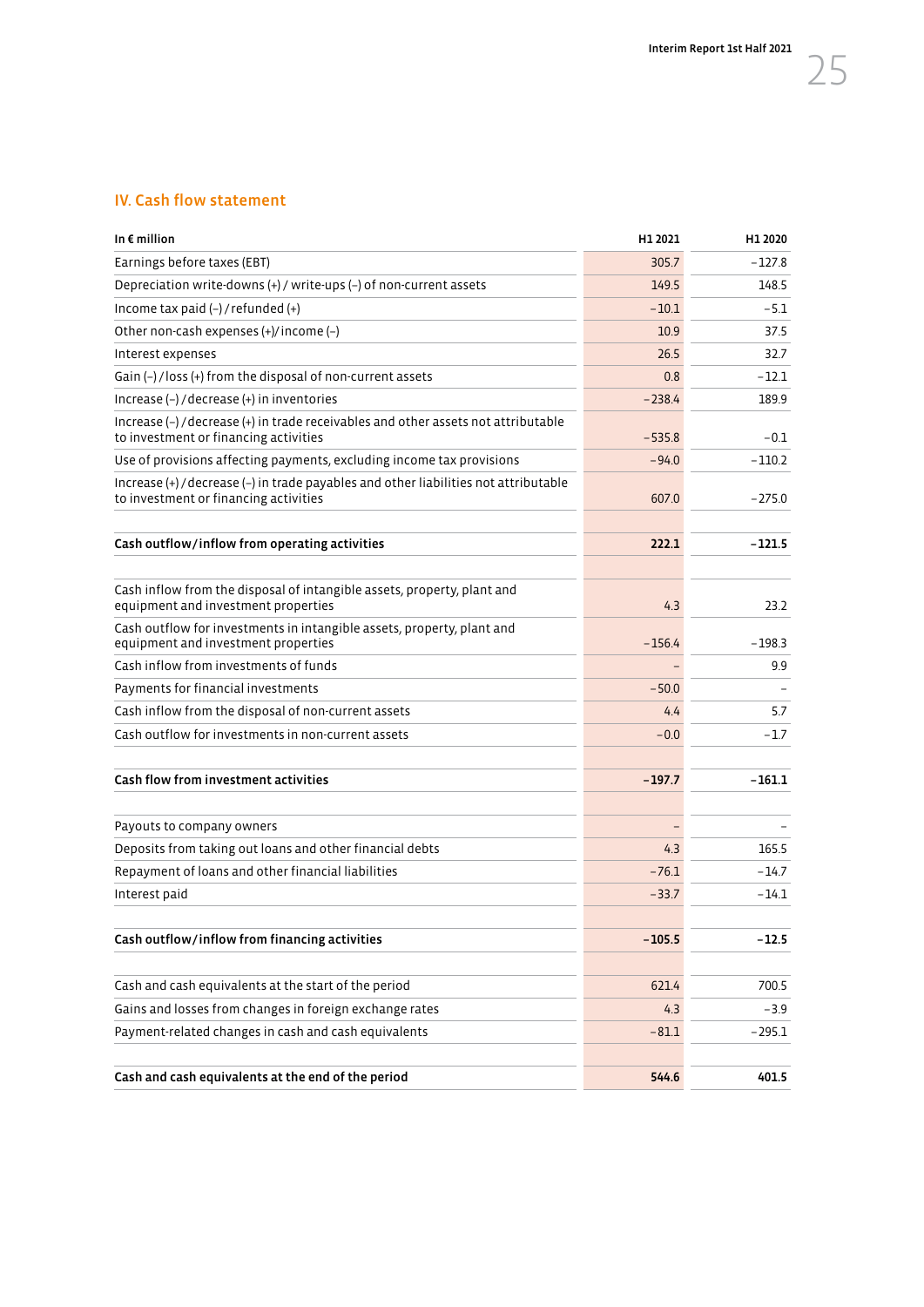# V. Statement of changes in equity

| In $\epsilon$ million                              | Subscribed<br>capital | Capital<br>reserve | <b>Treasury shares</b> | Retained<br>earnings |                         |
|----------------------------------------------------|-----------------------|--------------------|------------------------|----------------------|-------------------------|
|                                                    |                       |                    |                        |                      | Currency<br>translation |
| As of 2019/12/31                                   | 161.6                 | 257.0              | $-369.7$               | 2,845.2              | $-1.1$                  |
| Total comprehensive income                         |                       |                    |                        | 27.6                 | $-16.6$                 |
| Basis adjustments                                  |                       |                    |                        |                      |                         |
| Dividend                                           |                       |                    |                        |                      |                         |
| Group transfers to(+)/from(-)<br>retained earnings |                       |                    |                        | $-146.1$             |                         |
| Other                                              |                       |                    |                        |                      |                         |
| As of 2020/06/30                                   | 161.6                 | 257.0              | $-369.7$               | 2,726.6              | $-17.7$                 |
| As of 2020/12/31                                   | 161.6                 | 257.0              | $-369.7$               | 2,594.4              | $-33.9$                 |
| Total comprehensive income                         |                       |                    |                        | 81.0                 | 9.5                     |
| Basis adjustments                                  |                       |                    |                        |                      |                         |
| Dividend                                           |                       |                    |                        |                      |                         |
| Group transfers to(+)/from(-)<br>retained earnings |                       |                    |                        | 227.3                |                         |
| Other                                              |                       |                    |                        | 0.2                  |                         |
| As of 2021/06/30                                   | 161.6                 | 257.0              | $-369.7$               | 2,902.9              | $-24.5$                 |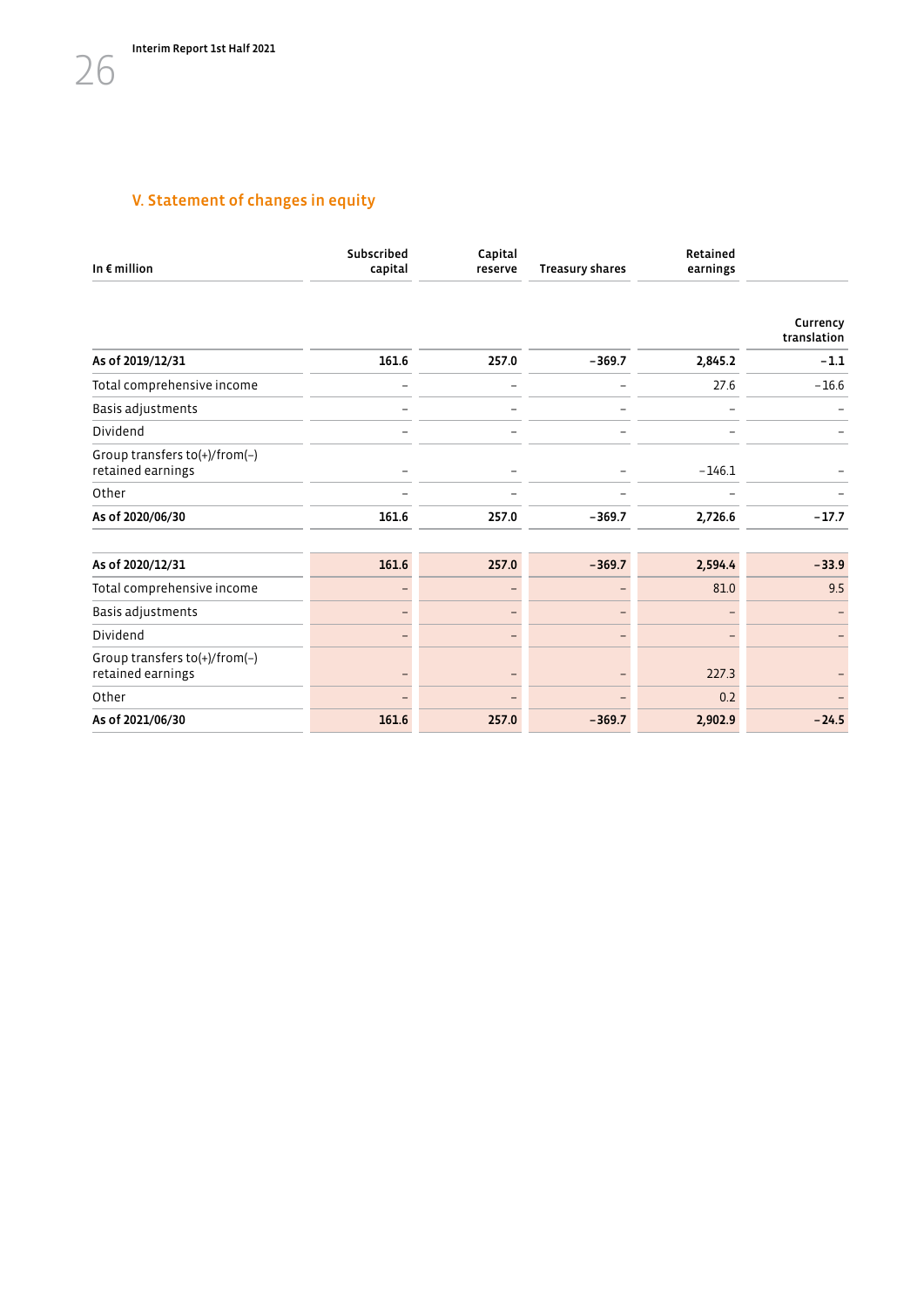|                          |                                            | Other reserves from                                        | Unappropriated<br>retained<br>earnings | Amount due to<br>Salzgitter AG<br>shareholders | <b>Minority interest</b> | Equity   |
|--------------------------|--------------------------------------------|------------------------------------------------------------|----------------------------------------|------------------------------------------------|--------------------------|----------|
| Cash flow<br>hedges      | Available-for-<br>sale financial<br>assets | Investments<br>accounted for<br>using the equity<br>method |                                        |                                                |                          |          |
| $1.1\,$                  | 17.9                                       | $5.0$                                                      | 12.1                                   | 2,929.0                                        | 9.6                      | 2,938.6  |
| $-10.3$                  |                                            | 7.7                                                        | $-146.1$                               | $-137.8$                                       | 1.4                      | $-136.4$ |
| $-2.9$                   |                                            |                                                            |                                        | $-2.9$                                         |                          | $-2.9$   |
| $\overline{\phantom{0}}$ |                                            |                                                            |                                        | $\overline{\phantom{0}}$                       | $-3.8$                   | $-3.8$   |
|                          |                                            |                                                            | 146.1                                  |                                                |                          |          |
|                          |                                            |                                                            |                                        |                                                |                          |          |
| $-12.1$                  | 17.9                                       | 12.7                                                       | 12.1                                   | 2,788.4                                        | $\bf 7.1$                | 2,795.5  |
|                          |                                            |                                                            |                                        |                                                |                          |          |
| 18.5                     | 18.9                                       | 23.1                                                       |                                        | 2,669.8                                        | 9.1                      | 2,678.9  |
| 5.8                      |                                            | $2.5$                                                      | 227.3                                  | 326.1                                          | 3.3                      | 329.4    |
| $-6.6$                   |                                            |                                                            |                                        | $-6.6$                                         |                          | $-6.6$   |
|                          |                                            |                                                            |                                        |                                                | $-3.4$                   | $-3.4$   |
|                          |                                            |                                                            | $-227.3$                               |                                                |                          |          |
|                          |                                            |                                                            |                                        | 0.2                                            |                          | 0.2      |
| 17.7                     | 18.9                                       | 25.7                                                       |                                        | 2,989.5                                        | 9.0                      | 2,998.5  |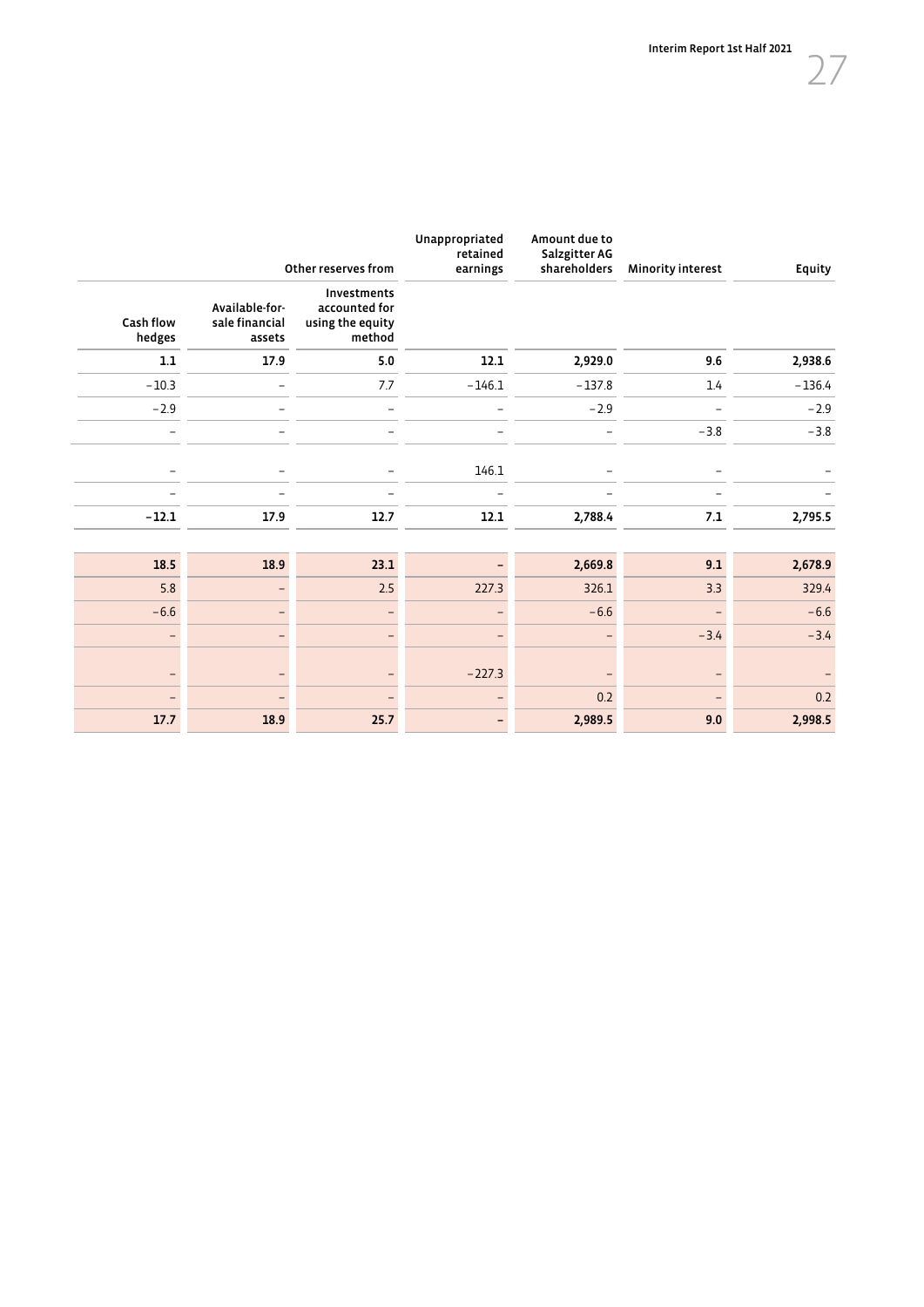# Notes

<span id="page-29-0"></span>28

# Segment Reporting

| In $\epsilon$ million                                                                                        |         | <b>Strip Steel</b> |         | <b>Plate/Section Steel</b> | Mannesmann |         |  |
|--------------------------------------------------------------------------------------------------------------|---------|--------------------|---------|----------------------------|------------|---------|--|
|                                                                                                              | H1 2021 | H1 2020            | H1 2021 | H1 2020                    | H1 2021    | H1 2020 |  |
| External sales                                                                                               | 1,198.1 | 902.8              | 445.5   | 363.2                      | 530.4      | 494.5   |  |
| Sales to other segments                                                                                      | 386.9   | 333.4              | 438.1   | 363.1                      | 39.5       | 58.2    |  |
| Sales to group companies that are not allocated to<br>an operating segment                                   | 1.9     | 1.7                | 0.5     | 0.4                        | 229.5      | 139.7   |  |
| Segment sales                                                                                                | 1,587.0 | 1,237.9            | 884.1   | 726.7                      | 799.4      | 692.3   |  |
| Interest income (consolidated)                                                                               | 0.0     | 0.1                | 0.0     | 0.0                        | 0.4        | 0.5     |  |
| Interest income from other segments                                                                          |         |                    |         |                            |            |         |  |
| Interest income from group companies that are not<br>allocated to an operating segment                       | 0.2     | 0.0                | 2.2     | 3.1                        | 1.4        | 1.5     |  |
| Segment interest income                                                                                      | 0.3     | 0.1                | 2.2     | 3.1                        | 1.8        | 2.0     |  |
| Interest expenses (consolidated)                                                                             | 5.4     | 5.7                | 1.1     | 0.5                        | 2.9        | 3.2     |  |
| Interest expenses to other segments                                                                          |         |                    |         |                            |            |         |  |
| Interest expenses from group companies that are<br>not allocated to an operating segment                     | 1.7     | 7.3                | 0.6     | 1.7                        | 2.4        | 3.7     |  |
| Segment interest expenses                                                                                    | 7.1     | 13.0               | 1.7     | 2.2                        | 5.3        | 6.9     |  |
| of which interest portion of allocations to<br>pension provisions                                            | 4.2     | 5.4                | 1.0     | 1.2                        | 1.5        | 1.9     |  |
| Depreciation of property, plant and equipment and<br>amortization of intangible assets                       | 63.2    | 68.6               | 19.0    | 15.1                       | 28.1       | 26.0    |  |
| of which scheduled depreciation of property,<br>plant and equipment and amortization of<br>intangible assets | 63.2    | 68.6               | 19.0    | 15.1                       | 28.1       | 26.0    |  |
| EBIT before depreciation and amortization (EBITDA)                                                           | 174.6   | 12.4               | $-8.5$  | $-12.7$                    | 16.1       | 8.1     |  |
| Earnings before interest and taxes (EBIT)                                                                    | 111.4   | $-56.2$            | $-27.5$ | $-27.8$                    | $-12.0$    | $-17.8$ |  |
| Segment earnings before taxes                                                                                | 104.5   | $-69.2$            | $-26.9$ | $-27.0$                    | $-15.5$    | $-22.7$ |  |
| of which resulting from investments in<br>companies accounted for using the equity<br>method                 |         |                    |         |                            | $-8.6$     | $-0.7$  |  |
| Investments in property, plant and equipment and<br>intangible assets                                        | 73.7    | 78.2               | 34.9    | 58.3                       | 23.6       | 23.6    |  |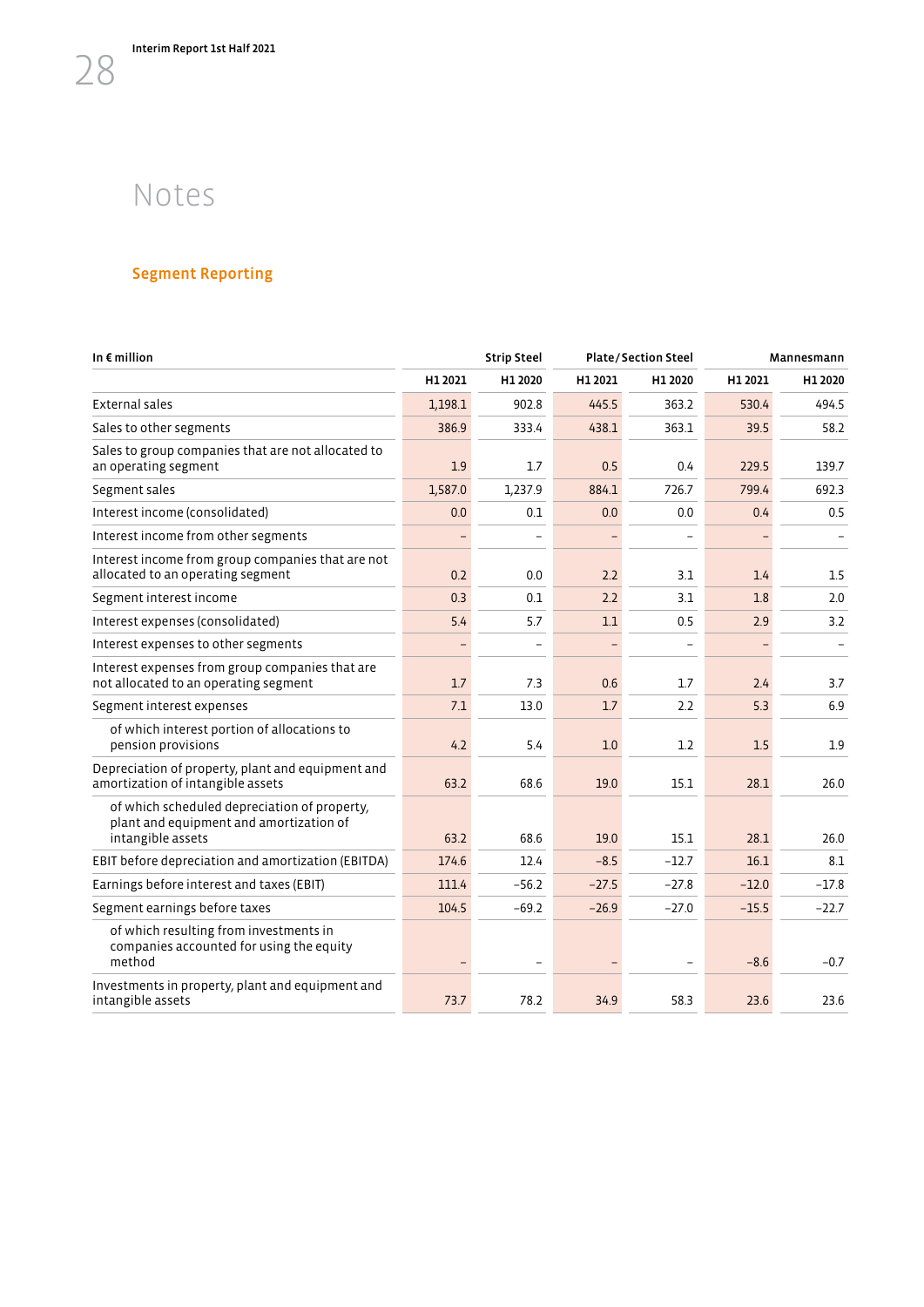| Group    |         | Industrial Participations/<br>Consolidation |         | <b>Total segments</b>    |                          | Technology               |                          | <b>Trading</b>           |                          |
|----------|---------|---------------------------------------------|---------|--------------------------|--------------------------|--------------------------|--------------------------|--------------------------|--------------------------|
| H1 2020  | H1 2021 | H1 2020                                     | H1 2021 | H1 2020                  | H1 2021                  | H1 2020                  | H1 2021                  | H1 2020                  | H1 2021                  |
| 3,631.0  | 4,435.5 | 66.7                                        | 84.1    | 3,564.3                  | 4,351.4                  | 574.6                    | 639.3                    | 1,229.2                  | 1,538.1                  |
| 1,053.5  | 1,276.1 | 287.6                                       | 393.2   | 765.9                    | 882.9                    | 0.2                      | 0.3                      | 11.0                     | 18.0                     |
| 141.7    | 231.9   | $\qquad \qquad -$                           |         | 141.7                    | 231.9                    | $\overline{\phantom{a}}$ |                          | 0.0                      | 0.0                      |
| 4,826.2  | 5,943.5 | 354.3                                       | 477.3   | 4,471.9                  | 5,466.2                  | 574.7                    | 639.5                    | 1,240.2                  | 1,556.2                  |
| 3.9      | 3.5     | 2.2                                         | 1.1     | 1.7                      | 2.4                      | 0.5                      | $0.7\,$                  | $0.7\,$                  | $1.2\,$                  |
| 13.9     | 5.4     | 13.9                                        | 5.4     | $\overline{\phantom{a}}$ | $\overline{\phantom{0}}$ | $\qquad \qquad -$        | $\overline{\phantom{0}}$ | $\equiv$                 | $\overline{\phantom{0}}$ |
| 8.0      | 10.2    | $\overline{\phantom{a}}$                    |         | 8.0                      | 10.2                     | 0.0                      | 0.8                      | 3.3                      | 5.6                      |
| 25.8     | 19.1    | 16.1                                        | 6.5     | 9.7                      | 12.6                     | 0.5                      | 1.6                      | 4.0                      | 6.8                      |
| 32.7     | 26.5    | 14.8                                        | 11.3    | 17.9                     | 15.3                     | 1.7                      | $1.2\,$                  | 6.7                      | 4.7                      |
| $8.0\,$  | 10.2    | $8.0\,$                                     | 10.2    | $\overline{\phantom{a}}$ | $\qquad \qquad -$        | $\qquad \qquad -$        | $\frac{1}{\sqrt{2}}$     | $\overline{a}$           | $\overline{\phantom{0}}$ |
| 13.9     | 5.4     |                                             |         |                          | 5.4                      |                          | 0.5                      | 0.2                      | $0.1\,$                  |
| 54.5     | 42.1    | $\overline{\phantom{a}}$<br>22.8            | 21.5    | 13.9<br>31.7             | 20.7                     | 1.0<br>2.7               | $1.7$                    | 6.9                      | 4.8                      |
|          |         |                                             |         |                          |                          |                          |                          |                          |                          |
| 16.2     | 12.4    | $6.0\,$                                     | 4.4     | 10.3                     | 8.1                      | $1.0\,$                  | 0.7                      | 0.8                      | 0.6                      |
| 148.7    | 149.9   | 18.3                                        | 18.3    | 130.4                    | 131.6                    | 12.9                     | 13.0                     | 7.9                      | 8.3                      |
|          |         |                                             |         |                          |                          |                          |                          |                          |                          |
| 148.7    | 149.9   | 18.3                                        | 18.3    | 130.4                    | 131.6                    | 12.9                     | 13.0                     | 7.9                      | 8.3                      |
| 49.7     | 478.6   | 42.5                                        | 95.1    | $7.2$                    | 383.5                    | 4.5                      | 45.6                     | $-5.1$                   | 155.6                    |
| $-99.0$  | 328.7   | 24.2                                        | 76.8    | $-123.2$                 | 251.9                    | $-8.4$                   | 32.6                     | $-12.9$                  | 147.4                    |
| $-127.8$ | 305.7   | 17.4                                        | 61.8    | $-145.2$                 | 243.9                    | $-10.6$                  | 32.5                     | $-15.8$                  | 149.3                    |
|          |         |                                             |         |                          |                          |                          |                          |                          |                          |
| 33.3     | 82.5    | 34.0                                        | 91.0    | $-0.7$                   | $-8.6$                   | ۰                        |                          | $\overline{\phantom{a}}$ |                          |
| 209.9    | 160.4   | 8.6                                         | 13.0    | 201.2                    | 147.3                    | 19.2                     | 9.7                      | 21.8                     | 5.5                      |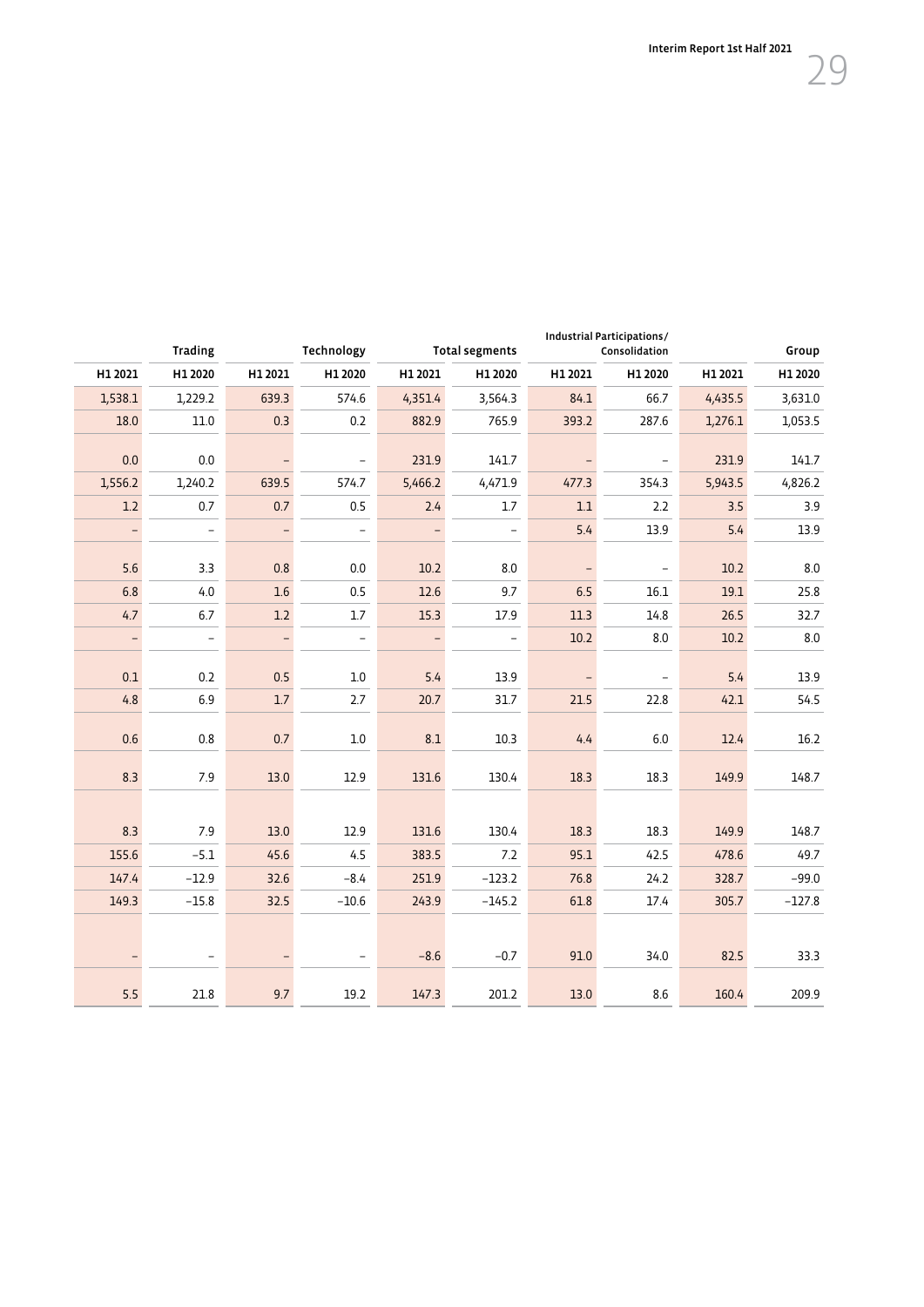#### Principles of accounting and consolidation, balance sheet reporting and valuation methods

- 1. The consolidated financial report of Salzgitter AG, Salzgitter (SZAG), for the reporting period from January 1 to June 30, 2021, has been prepared as a condensed report with selected notes. The report has been drawn up, as before, in accordance with the International Financial Reporting Standards (IFRS) published by the International Accounting Standards Board (IASB) in consideration of the requirements set out under IAS 34 for condensed interim reports.
- 2. In comparison with the annual financial statements as at December 31, 2020, no changes have been made in the accounting, valuation, calculation, and consolidation methods applied to the interim financial statement for the period ended June 30, 2021.
- 3. In calculating the fair value of defined benefit obligations as of June 30, 2021, an actuarial rate of 1.4% was applied (December 31, 2020: 1.1%). The resulting reduction in provisions for pensions and similar obligations is reported in other comprehensive income (pension revaluation) and incurs a corresponding increase in equity.
- 4. The recognition of the lease liabilities assigned to financial liabilities is calculated as the present value of the lease payments to be made. In subsequent measurement, the carrying amounts of the lease liability are compounded and reduced by the lease payments remitted with no effect on income. The usage rights reported in property, plant and equipment are recognized at the cost of acquisition less accumulated depreciation and amortization and, if appropriate, any necessary impairment.

In accordance with accounting standards applicable to leases (IFRS 16), the historical cost of acquisition of the leasing rights and liabilities are shown in the presentation below:

| In $\epsilon$ million                                                                              | 2021/06/30 | 2020/12/31 |
|----------------------------------------------------------------------------------------------------|------------|------------|
| Right of use of land, similar rights and buildings, including buildings on<br>land owned by others | 118.9      | 119.4      |
| Right of use of plant equipment and machinery                                                      | 45.6       | 39.9       |
| Right of use of other equipment, plant and office equipment                                        | 25.0       | 25.1       |
| Non-current assets                                                                                 | 189.5      | 184.4      |
|                                                                                                    |            |            |
| Right of use of land, similar rights and buildings, including buildings on<br>land owned by others | 24.3       | 19.9       |
| Right of use of plant equipment and machinery                                                      | 20.7       | 16.4       |
| Right of use of other equipment, plant and office equipment                                        | 16.6       | 14.6       |
| Depreciation/amortization                                                                          | 61.6       | 50.8       |
| Lease liabilities                                                                                  | 133.5      | 139.5      |

An amount of € 108.6 million is attributable to non-current lease liabilities. Moreover, there were amounts of € 13.0 million in depreciation and amortization, € 1.5 million in interest expenses, as well as a cash outflow totaling € 14.4 million in the first six months of 2021.

5. Salzgitter AG's Executive Board and the Supervisory Board have decided to sell another property of the Trading Business Unit consisting of the land and the administration building on it situated in Hamburg. The sale is due for completion in Q3 2021.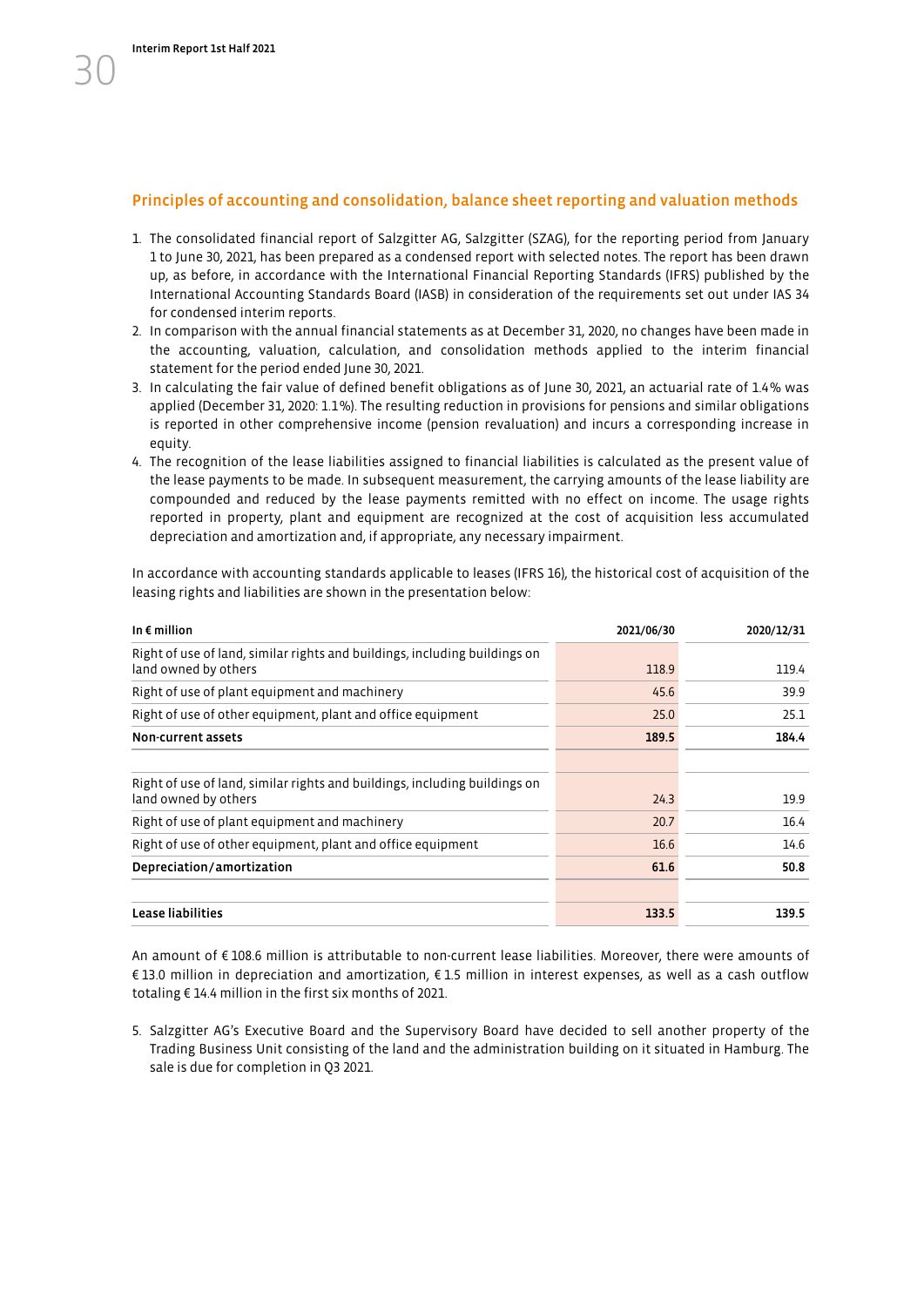#### Selected explanatory notes to the income statement

- 1. Sales by business segment are shown in the segment report.
- 2. Earnings per share are calculated in accordance with IAS 33. Basic earnings per share, calculated from the weighted number of shares of SZAG, stood at € 4.20 in the period under review. Dilution would occur if earnings per share were reduced through the issuance of potential shares from option and conversion rights. Such rights did not exist as of the balance sheet date.

#### Related party disclosures

In addition to business relationships with companies that are consolidated fully, relationships also exist with companies that must be designated as related companies in accordance with IAS 24. The category of joint operations exclusively comprises Duisburg-based Hüttenwerke Krupp Mannesmann GmbH. The category of other associated companies comprises the majority interests and joint ventures of the Federal State of Lower Saxony.

The sale of goods and services essentially comprise deliveries of input material for the manufacture of largediameter pipes. Their volumes are shown in the table below:

| In $\epsilon$ million            | Sale of goods<br>and services | <b>Purchase of</b><br>goods and<br>services | <b>Receivables</b> | <b>Liabilities</b> |
|----------------------------------|-------------------------------|---------------------------------------------|--------------------|--------------------|
|                                  | 01/01/<br>06/30/2021          | $01/01/-$<br>06/30/2021                     | 2021/06/30         | 2021/06/30         |
| Non-consolidated group companies | 7.7                           | 6.7                                         | 4.5                | 3.1                |
| Joint ventures                   | 7.1                           | 0.9                                         | 1.1                | 0.2                |
| Joint operations                 | 2.9                           | 0.5                                         | 27.9               | 32.9               |
| Associated companies             |                               | 0.9                                         |                    | 0.7                |
| Other related parties            | 0.3                           | 0.9                                         | 5.2                | 100.0              |

#### Information pursuant to Section 37w paragraph 5 of the German Securities Trading Act (WpHG)

This set of interim financial statements and the interim report have not been the subject of an auditor's review.

#### Responsibility statement

"We give our assurance that, to the best of our knowledge and in accordance with the accounting principles applicable to interim reporting, the interim consolidated financial statements give a true and fair view of the net assets, financial position and results of operations of the Group, and that the course of business, including the business result and the position of the Group, are portrayed in such a way in the interim Group Management Report that a true and accurate picture is conveyed and that the significant opportunities and risks of the Group's future development over the remainder of the financial year are fairly described."

Salzgitter, August 2021

The Executive Board of Salzgitter AG

Bech

Becker Kieckbusch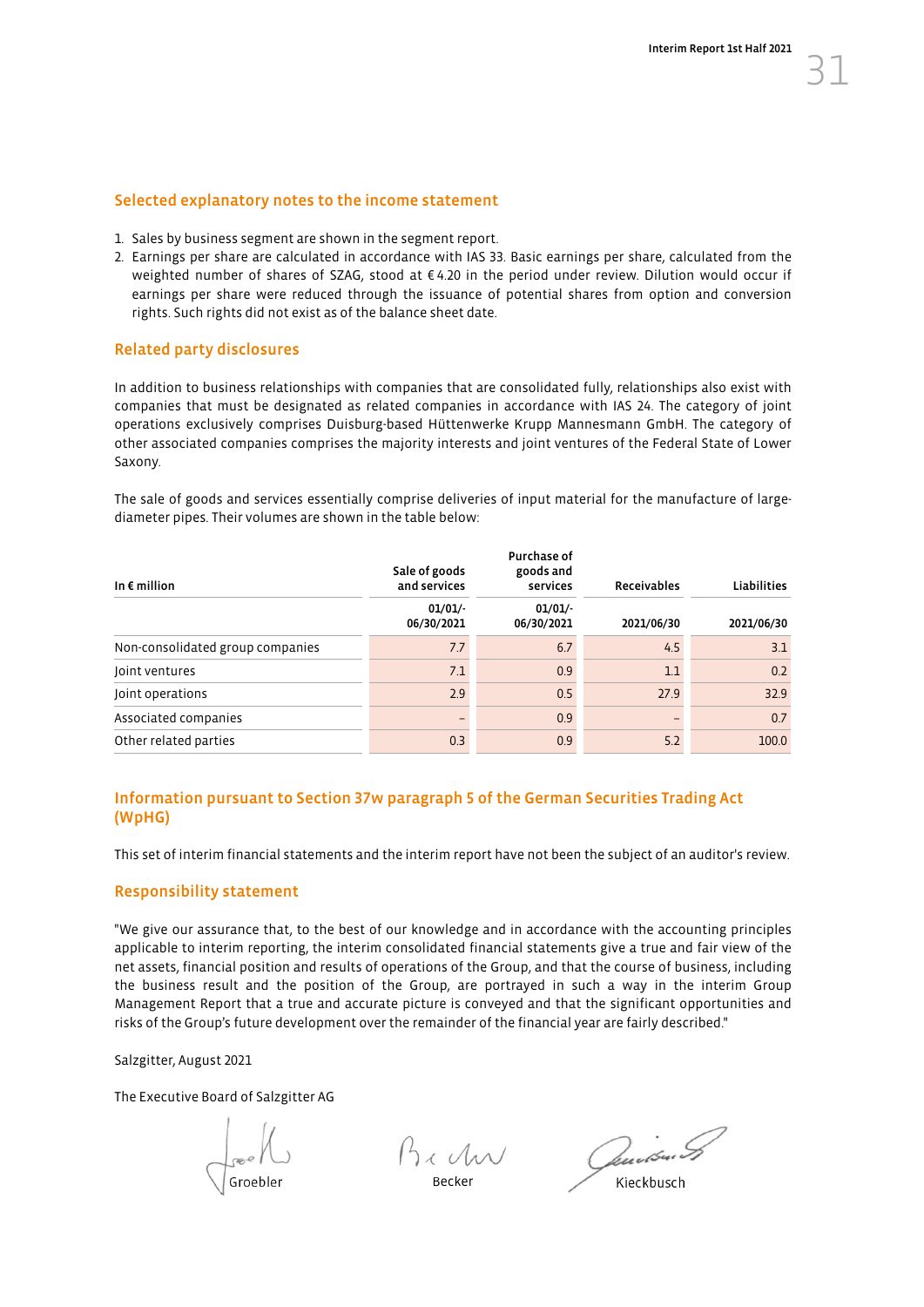## Legal disclaimer

Some of the statements made in this report possess the character of forecasts or may be interpreted as such. They are made upon the best of information and belief and by their nature are subject to the proviso that no unforeseeable deterioration occurs in the economy or in the specific market situation pertaining to the business units, but rather that the underlying bases of plans and outlooks prove to be accurate as expected in terms of their scope and timing. Notwithstanding prevailing statutory provisions and capital market law in particular, the company undertakes no obligation to continuously update any forward-looking statements that are made solely in connection with circumstances prevailing on the day of their publication.

For computational reasons, rounding-off differences of  $+/-$  one unit ( $\varepsilon$ , % etc.) may occur in the tables.

The Interim Report of Salzgitter AG is also available in German. In the event of any discrepancy, the German version shall prevail.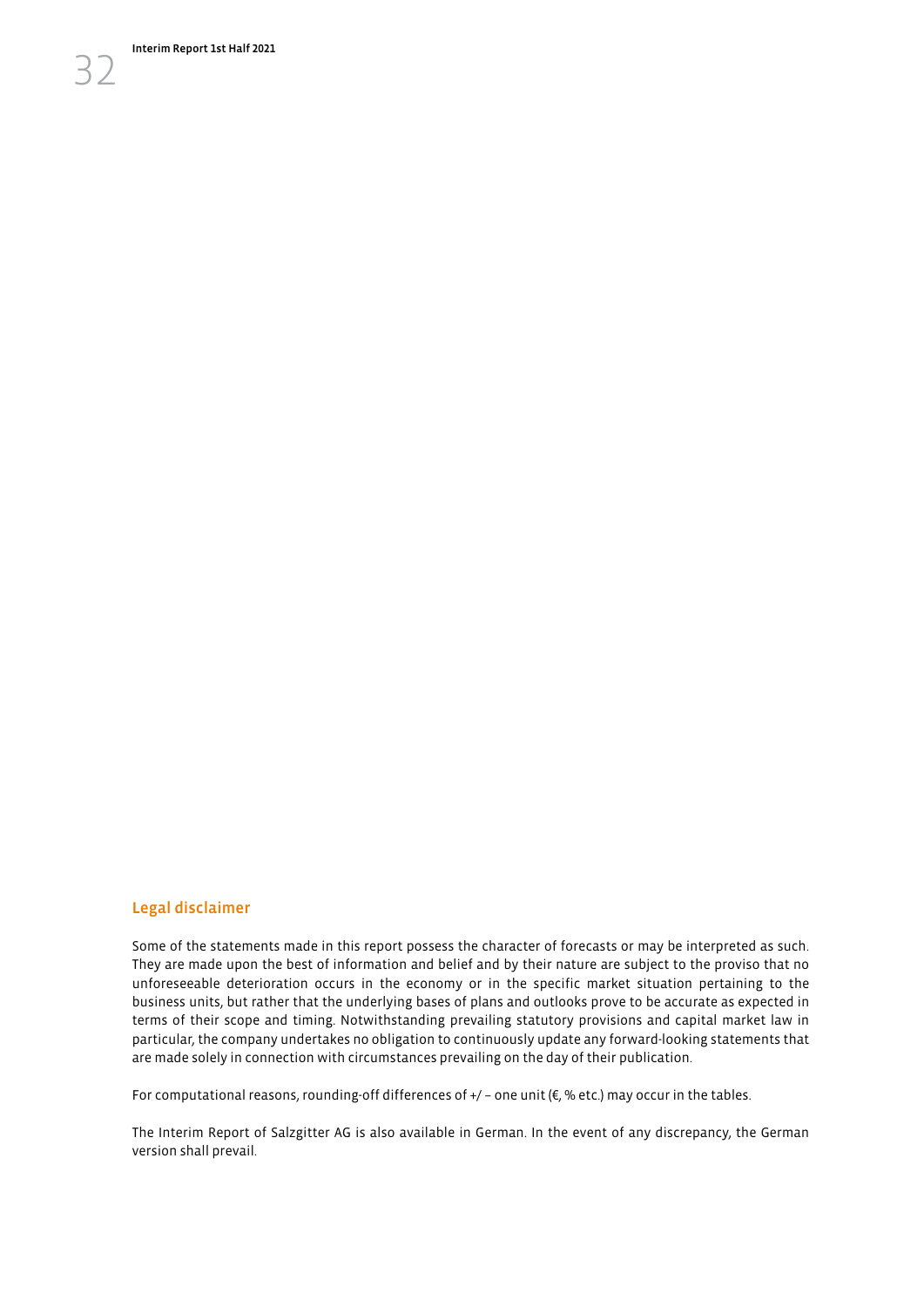## Editorial Details and Contact

#### Contact

SALZGITTER AG Eisenhüttenstraße 99 38239 Salzgitter Germany

Postal address 38223 Salzgitter Germany

Public Relations Telephone: +49 (0)53 41/21-27 01 Telefax: +49 (0)53 41/21-23 02

Investor Relations Telephone: +49 (0)53 41/21-18 52 Telefax: +49 (0)53 41/21-25 70

Publisher SALZGITTER AG

Concept and Design wirDesign Berlin Braunschweig

Editorial Office SALZGITTER AG, Investor Relations

Translation Baker & Company, Munich

This interim report was prepared with the support of the firesys editorial system.